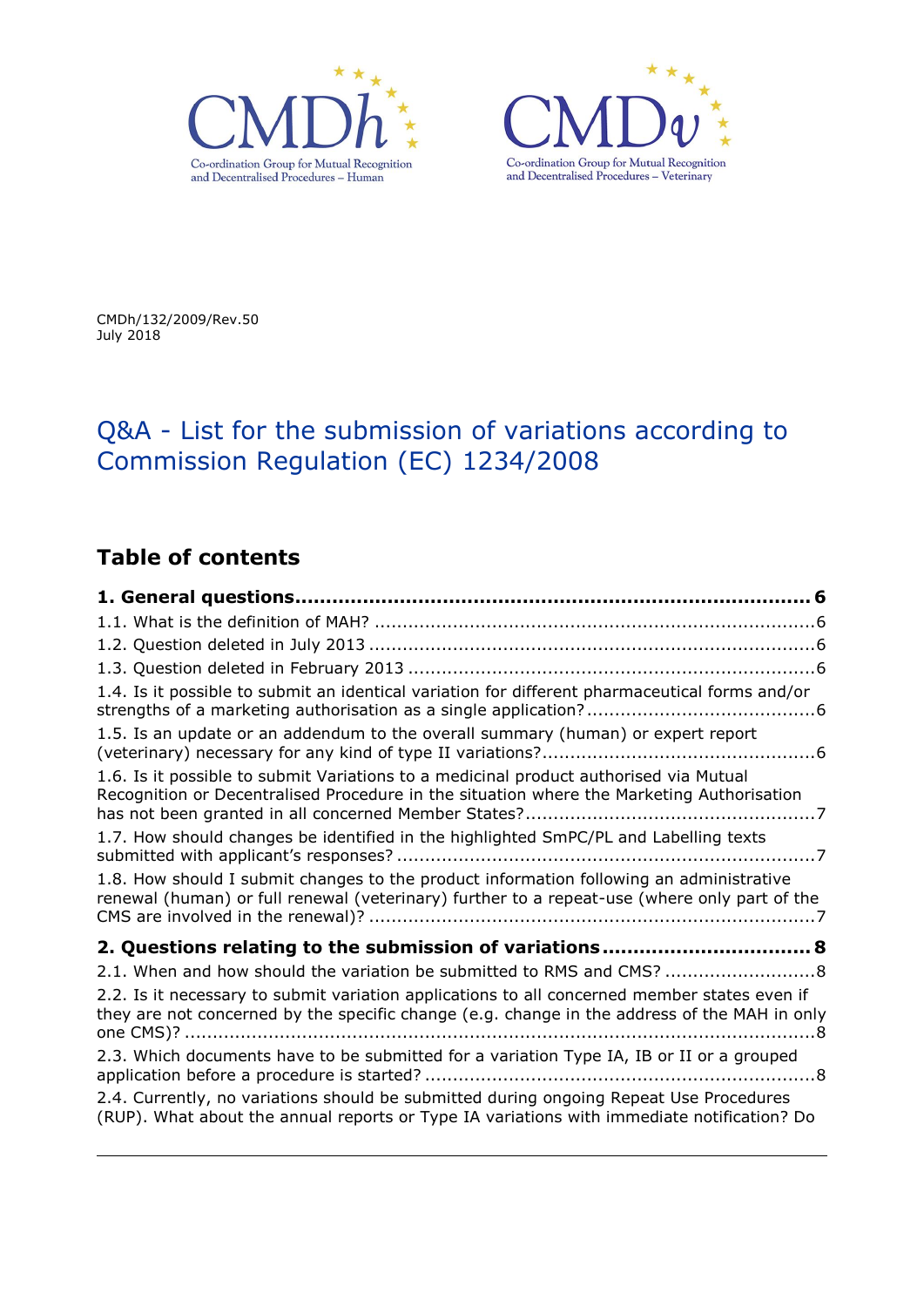| they have to be submitted before starting a RUP though the 12 months are not full in order<br>2.5. Currently, no variations should be submitted during ongoing renewal procedures. What<br>about the annual reports or Type IA variations with immediate notification? Do they have to<br>be submitted before starting renewal though the 12 months are not full in order to have the |
|---------------------------------------------------------------------------------------------------------------------------------------------------------------------------------------------------------------------------------------------------------------------------------------------------------------------------------------------------------------------------------------|
| 2.6. When do I have to submit national translations for a variation procedure?9<br>2.7. How is the documentation for a grouped variation or worksharing application to be                                                                                                                                                                                                             |
| 2.8. In case the MAH in one or more member state(s) is changed, is a variation in all<br>member states necessary to introduce the new summary of the pharmacovigilance system<br>(human) or DDPS (veterinary) of the new MAH or is a purely national variation in the                                                                                                                 |
| 2.9. Is there a need to inform competent authorities, when a notification has been accepted<br>for a European Pharmacopoeia Certificate of Suitability (CEP) by European Directorate for<br>the Quality of Medicines (EDQM) concerning notifications that will not lead to a revised                                                                                                  |
| 2.10. After an Art. 30 or 31(1) Referral (human) or an Art. 34 or 35(1) Referral (veterinary)<br>all products included in the Annex I have to adapt to the Commission Decision by a type IA <sub>IN</sub><br>notification. How should this variation be submitted to the authorities?  11                                                                                             |
| 2.11. b. How can I update my product information according to updates in line with the QRD                                                                                                                                                                                                                                                                                            |
| 2.12. a. What is meant by "otherwise transmitted" with regard to the notes of category A.8                                                                                                                                                                                                                                                                                            |
| 2.12. b. What is meant by manufacturer of the finished product under documentation                                                                                                                                                                                                                                                                                                    |
| 2.13. How should I submit the results of confirmatory stability studies on production-scale<br>batches (having given a commitment to perform those) where stability data for pilot-scale<br>batches have already been accepted during application for a MA?  12                                                                                                                       |
| 3. Questions relating to the Classification of a variation 12                                                                                                                                                                                                                                                                                                                         |
| 3.1. Which Type of variation should be submitted when the particular change we are<br>applying for is not mentioned in the classification guideline or one or more of the conditions                                                                                                                                                                                                  |
| 3.2. How to apply for the deletion of more than one manufacturing site?  12<br>3.3. Which procedure type is applicable for the implementation of product information<br>updates after a PSUR worksharing procedure or single PSUR assessment (PSUSA) and when                                                                                                                         |
| 3.4. How should a change to Module 3.2.S or the update of an ASMF, which is part of Module<br>3 (human) / Part II (veterinary) of a marketing authorisation, be submitted? 14                                                                                                                                                                                                         |
| 3.5. What is necessary for submitting a type IB variation according to Classification                                                                                                                                                                                                                                                                                                 |
|                                                                                                                                                                                                                                                                                                                                                                                       |
| 3.7. What is intended by "non-sterile liquid based pharmaceutical forms" in condition 2 of<br>change category B.II.b.4 (change in batch size of finished product?  14                                                                                                                                                                                                                 |
| 3.8. When general monographs of the Ph.Eur. or product specific monographs of a national<br>pharmacopoeia of a Member State are updated how should variations affecting the finished                                                                                                                                                                                                  |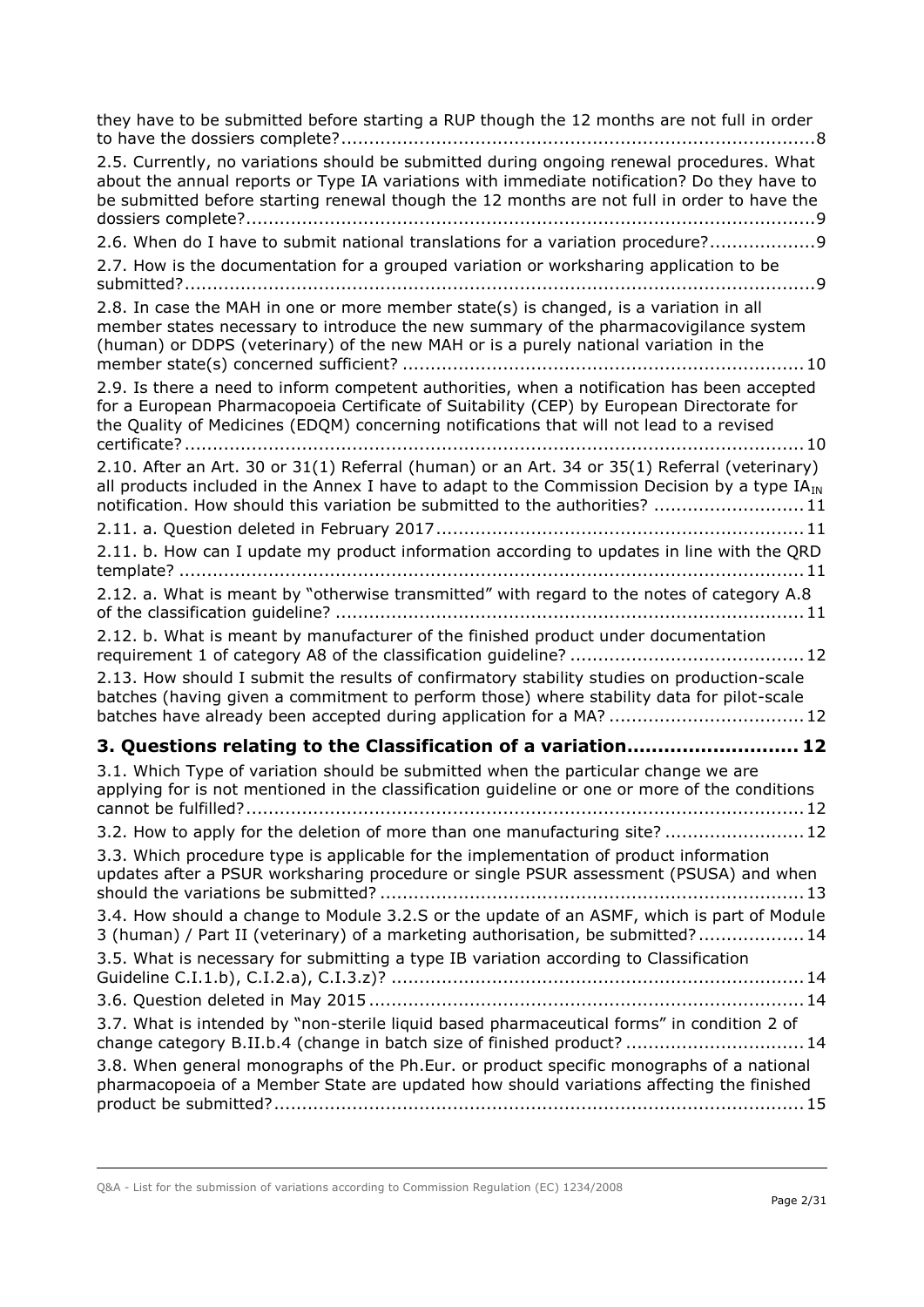| 3.9. How should I submit changes to the product information to adapt to the results of a                                                                                                                                                                                                                                                                                                                                                                                                                                                                                                                                                                   |
|------------------------------------------------------------------------------------------------------------------------------------------------------------------------------------------------------------------------------------------------------------------------------------------------------------------------------------------------------------------------------------------------------------------------------------------------------------------------------------------------------------------------------------------------------------------------------------------------------------------------------------------------------------|
| 3.10. How should a deletion of a pharmaceutical form or strength be submitted?  15                                                                                                                                                                                                                                                                                                                                                                                                                                                                                                                                                                         |
| 3.11. Which type of variation should be submitted for the implementation of changes in the<br>SmPC, not already covered by the Classification Guideline, for which no new quality, pre-<br>clinical, clinical or pharmacovigilance data are provided by the applicant?16                                                                                                                                                                                                                                                                                                                                                                                   |
|                                                                                                                                                                                                                                                                                                                                                                                                                                                                                                                                                                                                                                                            |
| 3.13. If the correct category for a special change is not listed in the classification guideline<br>and the applicant is not sure about the correct variation type, is it possible to liaise with the                                                                                                                                                                                                                                                                                                                                                                                                                                                      |
| 3.14. What is understood by "manufactured by complex manufacturing processes" in change                                                                                                                                                                                                                                                                                                                                                                                                                                                                                                                                                                    |
| 3.15. How should a change in the name of a manufacturing site responsible for batch release                                                                                                                                                                                                                                                                                                                                                                                                                                                                                                                                                                |
| 3.16. Under which classification category can editorial changes be submitted?  17                                                                                                                                                                                                                                                                                                                                                                                                                                                                                                                                                                          |
| 3.17. We wish to register a new site of active ingredient manufacturer by Type IA change<br>code B.III.1 notification, as the manufacturer holds a Ph Eur Certificate of Suitability (CEP).<br>The CEP does not state a re-test period but we have stability data to support this. Can we<br>tick condition 4 and include the stability with the Type IA change code B.III.1 notification? 18                                                                                                                                                                                                                                                              |
| 3.18. How should I submit a new RMP or an updated RMP to update my dossier? 18                                                                                                                                                                                                                                                                                                                                                                                                                                                                                                                                                                             |
| 3.19. How should the outcome of a PRAC signal recommendation be implemented?18                                                                                                                                                                                                                                                                                                                                                                                                                                                                                                                                                                             |
| 3.20. How should the outcome of a Union safety referral procedure be implemented?  19                                                                                                                                                                                                                                                                                                                                                                                                                                                                                                                                                                      |
| 3.21. Which type of variation should be used for the submission of interim reports of post                                                                                                                                                                                                                                                                                                                                                                                                                                                                                                                                                                 |
| 3.22. Which type of variation should be used for the submission of draft study protocols or                                                                                                                                                                                                                                                                                                                                                                                                                                                                                                                                                                |
| 3.23. Can a MRP variation be submitted under C.I.2.a (Change in the product information<br>following assessment of the same change for the reference product) as a type IB if the<br>product information of the reference product is not harmonised in all member states<br>20<br>concerned?                                                                                                                                                                                                                                                                                                                                                               |
| 3.24. Which type of variation should be submitted for the change in the name and/or<br>address of a manufacturer/importer of the finished product (including batch release or<br>quality control testing sites), e.g. in case the change in name and/or address is due to                                                                                                                                                                                                                                                                                                                                                                                  |
| 3.25. How should Marketing Authorisation holders handle changes to its dossiers, linked to<br>Ph. Eur. monograph updates resulting from the implementation of the new policy concerning                                                                                                                                                                                                                                                                                                                                                                                                                                                                    |
| 3.26. Which variation should be submitted for the change in supplier of sterilised primary<br>container components, which are to be used in the aseptic manufacture of medicinal                                                                                                                                                                                                                                                                                                                                                                                                                                                                           |
| 3.27. Which type of variation should be submitted for the change in the name and/or<br>address of: a manufacturer (including where relevant quality control testing sites), or an<br>ASMF holder, or a supplier of the active substance, starting material, reagent or<br>intermediate used in the manufacture of the active substance (where specified in the<br>technical dossier) where no Ph. Eur. Certificate of Suitability is part of the approved dossier,<br>or a manufacturer of a novel excipient (where specified in the technical dossier) when the<br>condition mentioned in the guideline that the manufacturing site and all manufacturing |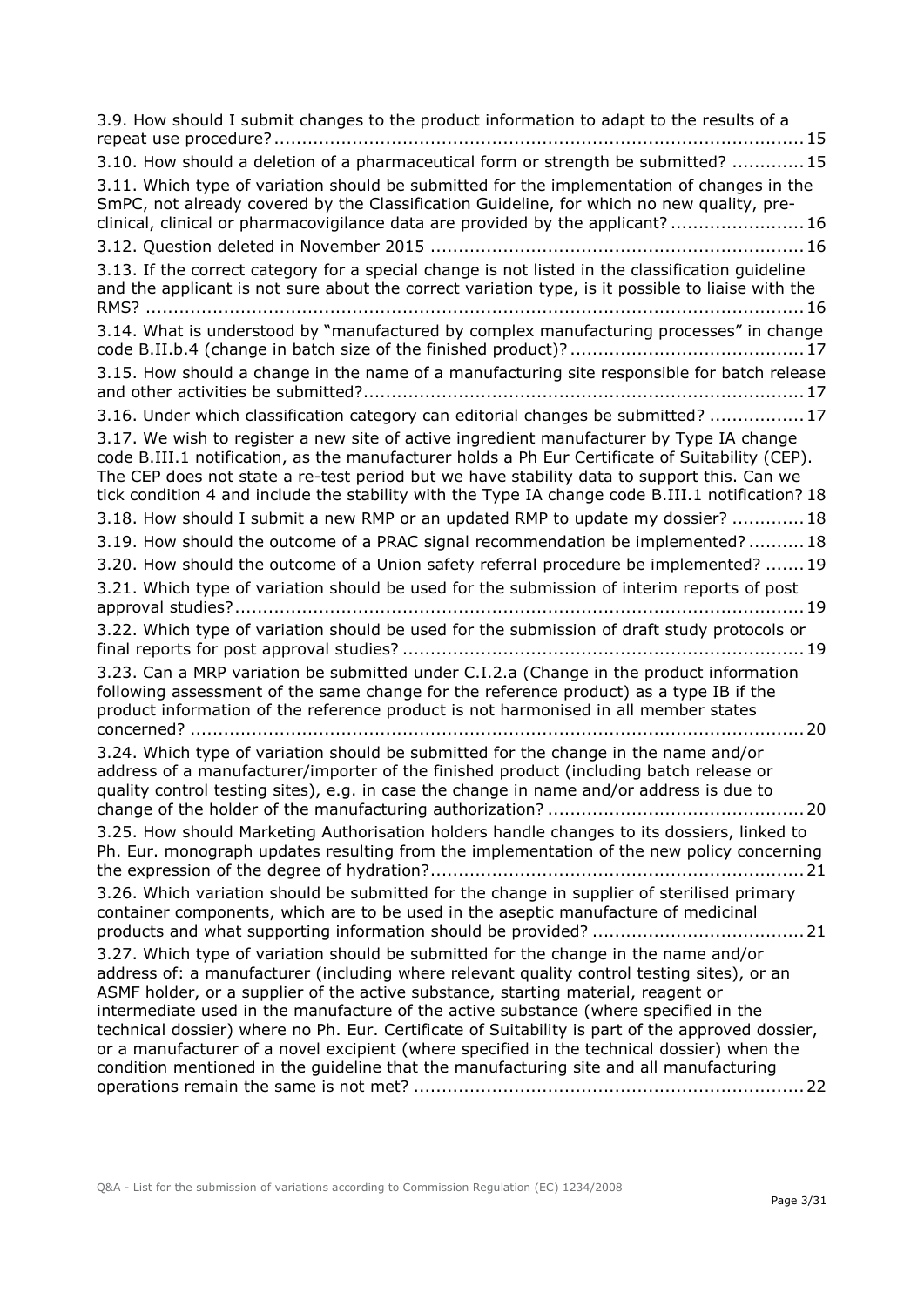| 3.28. Which type of variation (Type IA N°A.7 or type IA B.III.1.a.4) should be submitted to<br>delete one approved manufacturer of the active substance where Ph.Eur. Certificate of                                                                                                       |
|--------------------------------------------------------------------------------------------------------------------------------------------------------------------------------------------------------------------------------------------------------------------------------------------|
|                                                                                                                                                                                                                                                                                            |
| 4.1. Can the same variation for more than one marketing authorisation be submitted on one                                                                                                                                                                                                  |
| 4.2. If there are different Marketing Authorisations holders for the same MRP product in the<br>CMS, may these products participate in grouping and worksharing? 23                                                                                                                        |
| 4.3. Is it possible to submit one grouped application for different marketing authorisations?                                                                                                                                                                                              |
|                                                                                                                                                                                                                                                                                            |
| 4.5. Can harmonisation of Module 3/Part II be done by worksharing? 24                                                                                                                                                                                                                      |
| 4.6. Is it possible to group Type IA variations for a CP and a DCP or a purely national<br>product if the Rapporteur and RMS are from the same Competent Authority?24                                                                                                                      |
| 4.7. Is the reference authority for a worksharing procedure automatically the RMS of one the                                                                                                                                                                                               |
| 4.8. A product is registered through MRP/DCP and a different product name is proposed in<br>several MSs. Is it possible to submit a change in the product name (variation A.2.b, type<br>IB) in more than one MS as a grouped application concerning one marketing authorisation?          |
| 4.9. A product is registered through MRP/DCP. Is it possible to submit a change in the name<br>and/or address of the marketing authorisation holder (variation A.1, type $IAIN$ ) in more than<br>one MS as a grouped application concerning one marketing authorisation, even if the name |
| 4.10. If the addition of a new manufacturing site requires substantial changes in the                                                                                                                                                                                                      |
| 4.11. Must all changes in a grouped application according to article 7 of the Regulation (EC)<br>1234/2008 apply to all strengths and pharmaceutical forms that have been included in this                                                                                                 |
| 4.12. If it is intended to update a dossier in preparation of a RUP/MRP/duplicate application<br>in order to conform to the current legislation, how can this update of the dossier be                                                                                                     |
| 4.13. Is it allowed to submit different class labellings agreed by PhVWP/CMDh as a grouped                                                                                                                                                                                                 |
| 4.14. How can MAs be adapted to the most current version of the SmPC, if the results of<br>several procedures, e.g. PRAC recommendations and PSUR worksharing or single PSUR<br>4.16. Under which category can I submit a variation or worksharing application for a                       |
| harmonisation of the quality dossier when the products concerned were not part of an Article                                                                                                                                                                                               |
| 4.17. How can I submit variations when several changes are falling under the same category                                                                                                                                                                                                 |
| 4.18. How should proposed safety variations, such as the addition of a contraindication or a<br>restriction in an indication or in the posology of a product, be submitted to the authorities<br>when the same MAH has several purely national marketing authorisations in the EU?27       |
| 4.19. How can generic MAs be adapted to the most current version of the SmPC of the<br>reference medicinal product, if the results of several procedures, e.g. type II variations have                                                                                                     |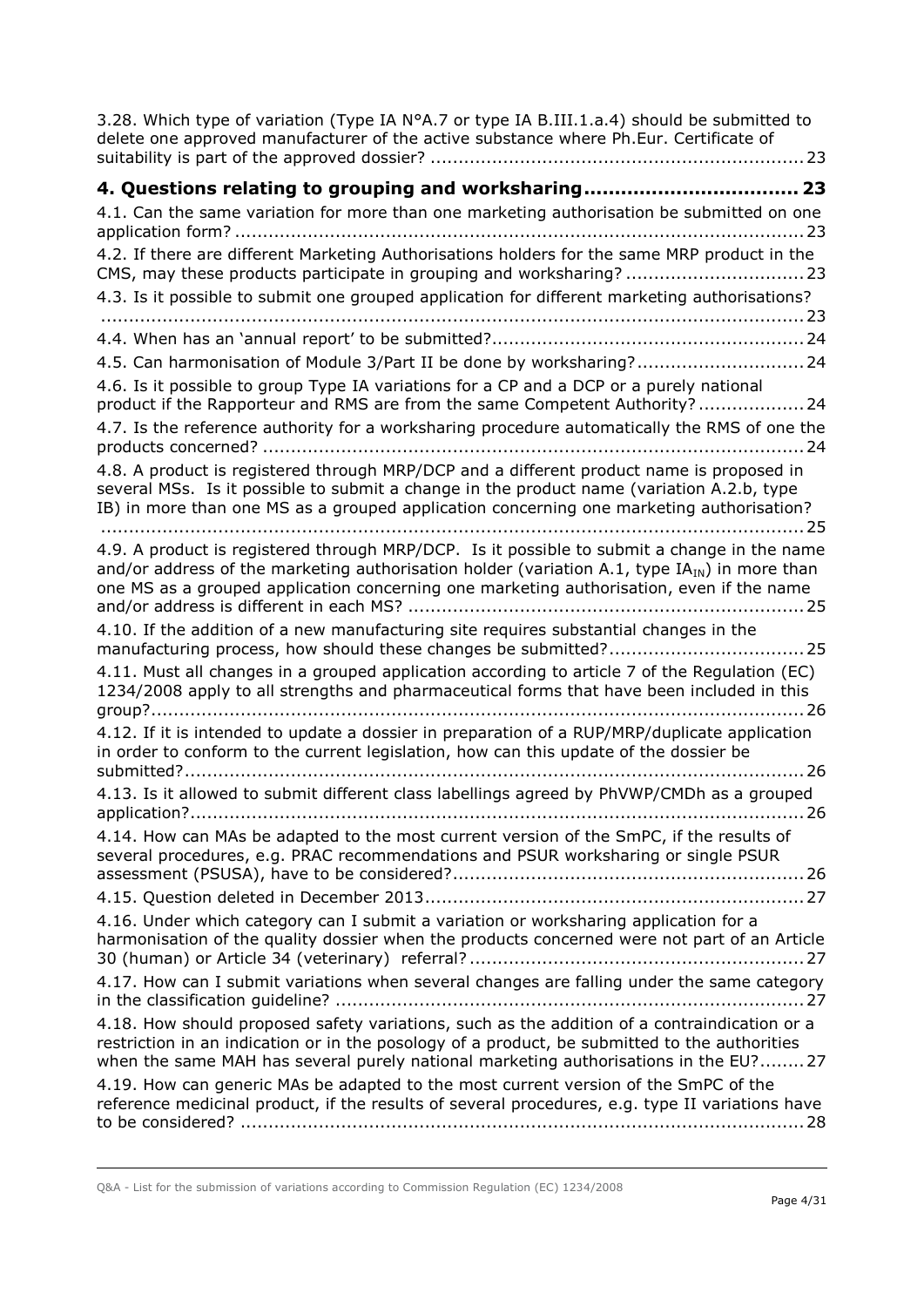| 4.20. When a new or updated CEP is submitted under B.III.1.a and condition No. 2<br>(additional impurity) is not fulfilled a type IB variation is to be submitted. Is it possible to<br>include this additional impurity within the same variation or is a separate variation    | 28 |
|----------------------------------------------------------------------------------------------------------------------------------------------------------------------------------------------------------------------------------------------------------------------------------|----|
| 4.21. Is it possible to use the worksharing procedure to harmonise different nationally<br>approved stand-alone ("originators") product informations and if so how should they be                                                                                                |    |
|                                                                                                                                                                                                                                                                                  |    |
| 5. Questions regarding the approval and implementation of variations 30                                                                                                                                                                                                          |    |
| 5.1. Is there a possibility for an appeal by the MAH in case of rejection of type IB or type II                                                                                                                                                                                  |    |
|                                                                                                                                                                                                                                                                                  |    |
| 5.3. If a Type IA variation is part of a group containing Type II, do I have to wait for the<br>implementation of the IA variation until the group assessment is completed?31                                                                                                    |    |
| 5.4. In case SmPC changes are applied for in a Type II variation when can I implement the                                                                                                                                                                                        |    |
| 5.5. In case a type IA or type $IA_{IN}$ variation affects the package leaflet, how should the 'Date<br>of revision of the text' (human) or 'Date on which the package leaflet was last approved'<br>(veterinary) be detailed in the printed version of the package leaflet?  31 |    |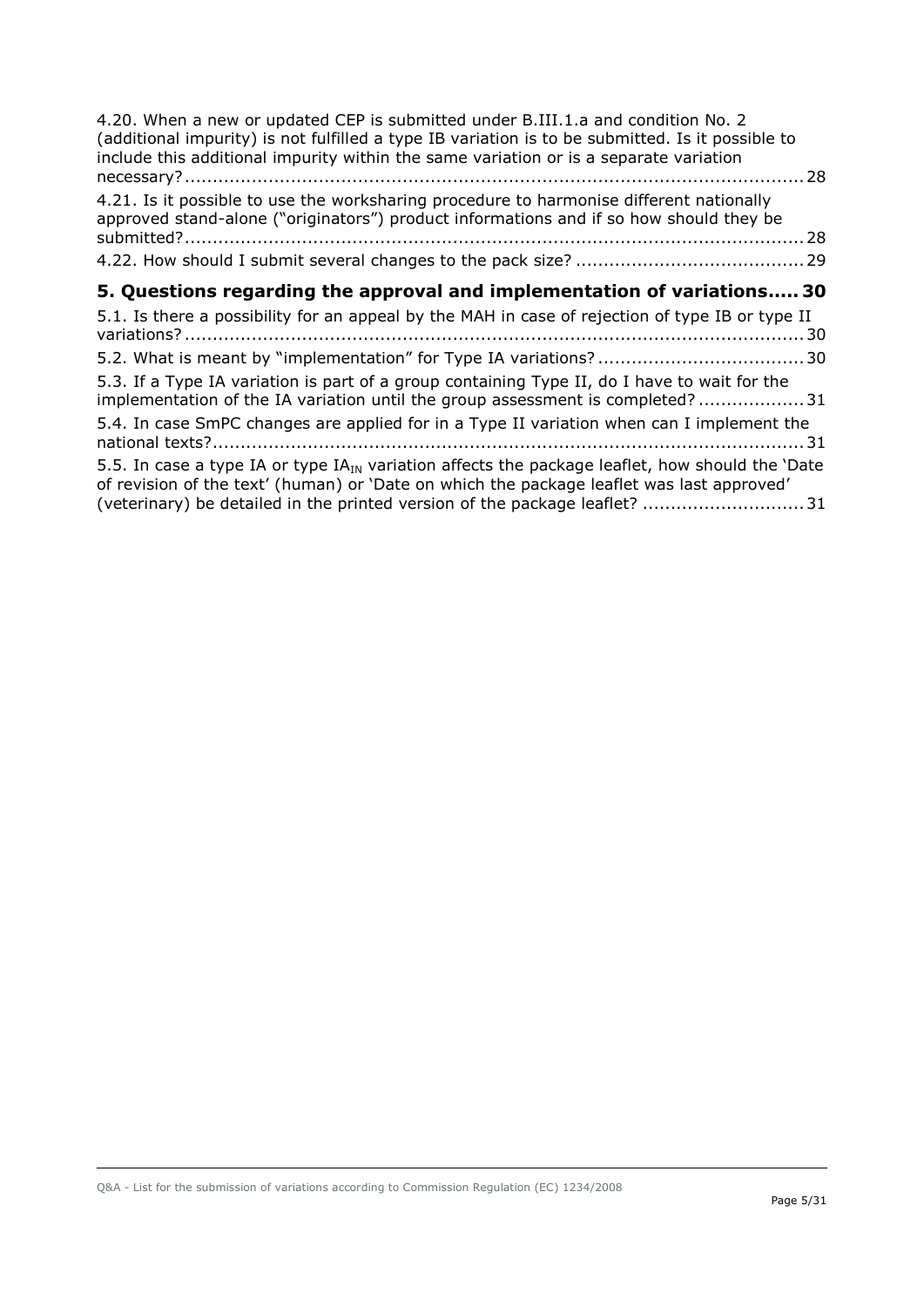# <span id="page-5-0"></span>**1. General questions**

# <span id="page-5-1"></span>*1.1. What is the definition of MAH?*

### **Answer (Human & Veterinary):**

According to the Commission Communication 98/C229/03 the definition of the same MAH is as follows:

Applicants belonging to the same mother company or group of companies and applicants having concluded agreements or exercising concerted practices concerning the placing on the market of the relevant medicinal product have to be taken as the same marketing authorisation holder.

Generally, in case of worksharing and grouping of IA variations concerning products of more than one MAH the applicant should provide an explanation on the link between the MAHs.

# <span id="page-5-2"></span>*1.2. Question deleted in July 2013*

## <span id="page-5-3"></span>*1.3. Question deleted in February 2013*

## <span id="page-5-4"></span>*1.4. Is it possible to submit an identical variation for different pharmaceutical forms and/or strengths of a marketing authorisation as a single application?*

### **Answer (Human & Veterinary):**

For variation applications, the following definition of a marketing authorisation is used: all strengths and/or pharmaceutical forms of a certain product. The following is an example of a single application:



It should be noted that the concept of the global marketing authorisation has been developed for data exclusivity purposes only, and is therefore not applied in relation to the Variation Regulation. Therefore informed consent applications and duplicate applications are regarded as self-standing marketing authorisations.

## <span id="page-5-5"></span>*1.5. Is an update or an addendum to the overall summary (human) or expert report (veterinary) necessary for any kind of type II variations?*

#### **Answer (Human & Veterinary):**

Yes, the update/addendum to the overall summary (human) or expert report (veterinary) has to be submitted together with the other amended data as necessary documents with every type II variation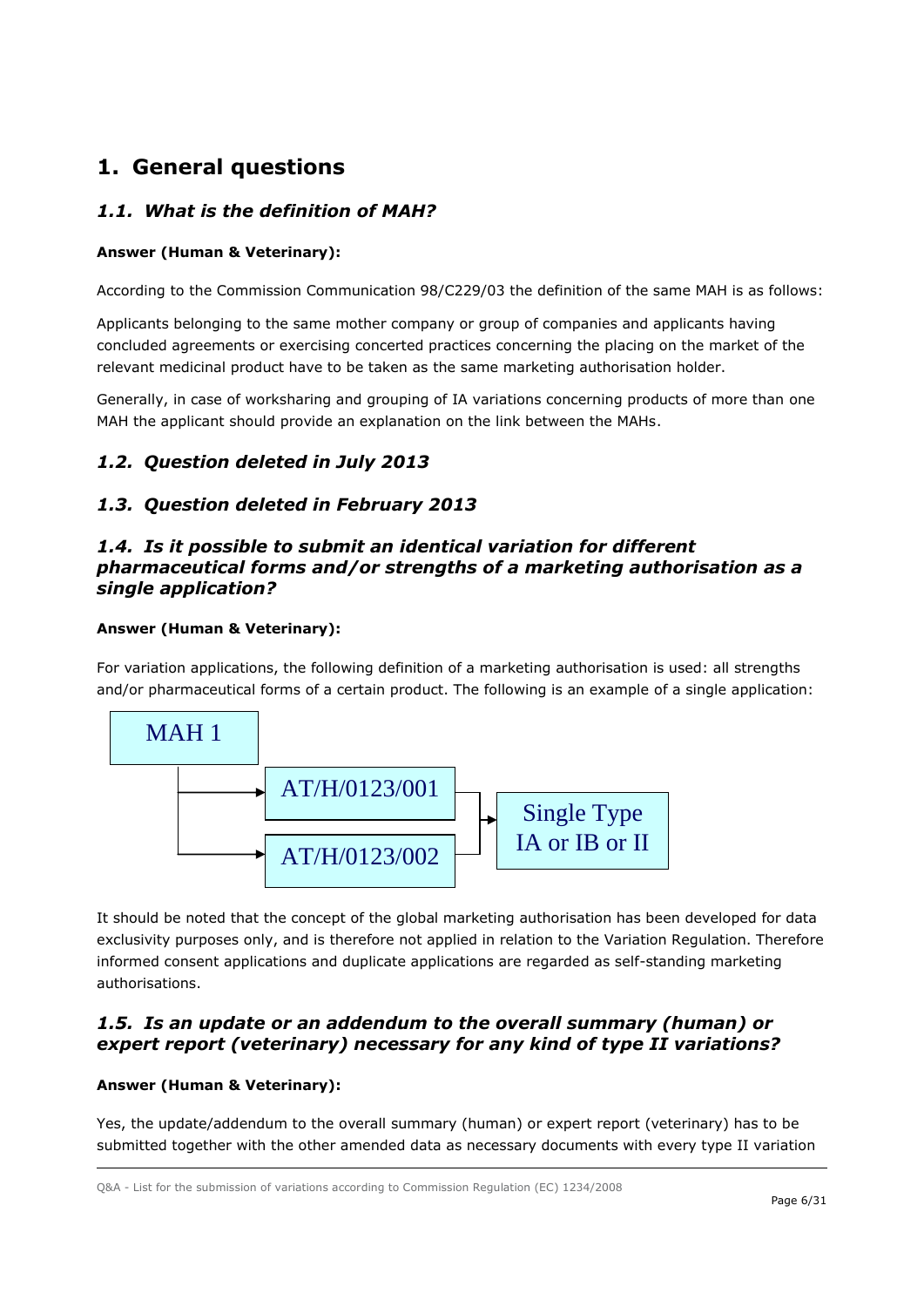application, except for the exceptions listed in the CMDv BPG for Type II Variations (EMA/CMDv/115377/2010) (veterinary).

### <span id="page-6-0"></span>*1.6. Is it possible to submit Variations to a medicinal product authorised via Mutual Recognition or Decentralised Procedure in the situation where the Marketing Authorisation has not been granted in all concerned Member States?*

#### **Answer (Human & Veterinary):**

Variations can be submitted at any time after the end of a marketing authorisation procedure.

## <span id="page-6-1"></span>*1.7. How should changes be identified in the highlighted SmPC/PL and Labelling texts submitted with applicant's responses?*

#### **Answer (Human & Veterinary):**

If comments are made to the SmPC/PL and Labelling during the variation procedure the applicant should propose a new version of the SmPC/PL and Labelling including all revised wording clearly identified, preferably using track-changes function in an editable (word) format. It is not acceptable if the highlighted texts only identify the changes made in part of the variation procedure, e.g. since clock stop.

It should be clear what changes originate from the initial submission and what changes are proposed as a response to the received comments.

The highlighted final texts circulated by RMS to CMS at the end of procedure should clearly identify all changes approved during the procedure.

## <span id="page-6-2"></span>*1.8. How should I submit changes to the product information following an administrative renewal (human) or full renewal (veterinary) further to a repeat-use (where only part of the CMS are involved in the renewal)?*

#### **Answer (Human & Veterinary):**

Changes to the product information resulting from comments of the CMS involved in the renewal procedure should be applied for a single type II variation, under category C.I.z.

However, in case the changes result only in editorial changes, updates in line with the QRD template or adaptation to excipients guideline (human), without any impact on the content of the dossier, they can be included within the scope of another planned variation according to Q/A 3.16 or they can be applied for a single type IB variation, under category C.I.z (if no upcoming variation is planned).

In all cases, the variation application should be submitted to all Member States involved in the procedure.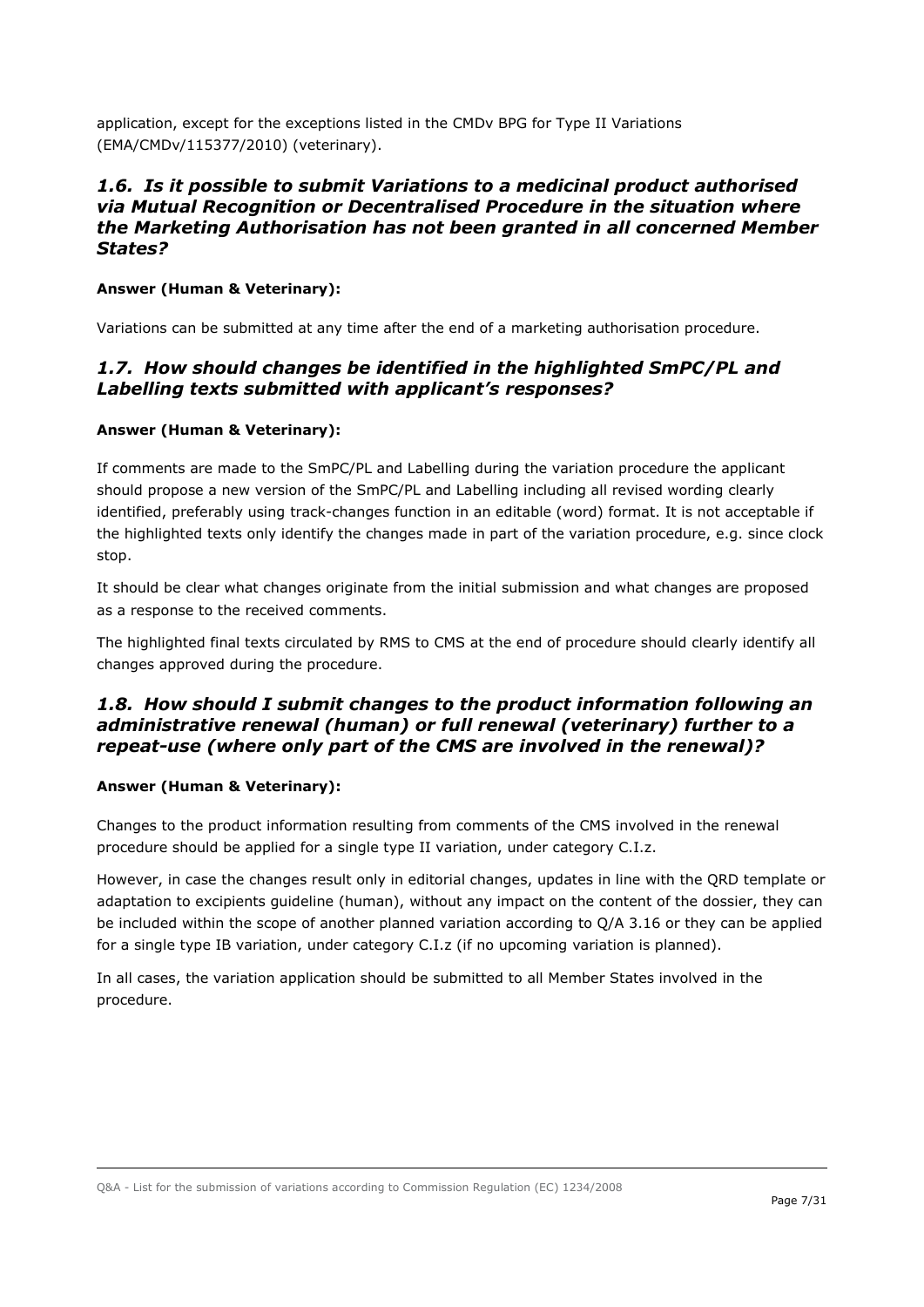# <span id="page-7-0"></span>**2. Questions relating to the submission of variations**

## <span id="page-7-1"></span>*2.1. When and how should the variation be submitted to RMS and CMS?*

#### **Answer (Human & Veterinary):**

According to the Regulation (EC) 1234/2008 the same application and the same documentation shall be submitted simultaneously to the RMS and all CMS.

### <span id="page-7-2"></span>*2.2. Is it necessary to submit variation applications to all concerned member states even if they are not concerned by the specific change (e.g. change in the address of the MAH in only one CMS)?*

#### **Answer (Human):**

Yes, the applications have to be submitted to all concerned member states.

#### **Answer (Veterinary):**

Yes, the applications in general have to be submitted to all concerned member states but in the Veterinary domain some exceptions may apply, see CMDv Information Release - Reduction in Administrative Burdens Relating to Variations - EMA/CMDv/397848/2016; [http://www.hma.eu/588.html.](http://www.hma.eu/588.html)

# <span id="page-7-3"></span>*2.3. Which documents have to be submitted for a variation Type IA, IB or II or a grouped application before a procedure is started?*

#### **Answer (Human & Veterinary):**

The electronic application form incl. all relevant documentation (e.g. SmPCs, labels and leaflets as required, national product information texts (not applicable for Type II), relevant pages from the Guideline with ticked boxes for conditions and documentation for Type IA and/or Type IB etc.) has to be submitted to the RMS and all CMS. The procedures will not be started before the RMS has received the dispatch list with the dispatch date for all CMS including a statement of the applicant that the fees have been paid, where applicable.

### <span id="page-7-4"></span>*2.4. Currently, no variations should be submitted during ongoing Repeat Use Procedures (RUP). What about the annual reports or Type IA variations with immediate notification? Do they have to be submitted before starting a RUP though the 12 months are not full in order to have the dossiers complete?*

#### **Answer (Human & Veterinary):**

Applicants should carefully plan a strategy for their procedures. Annual reports may be submitted earlier than the 12 month deadline in order to have the dossier adequately updated before starting a RUP procedure. Type IA variations with immediate notification have to be submitted before the start of a RUP.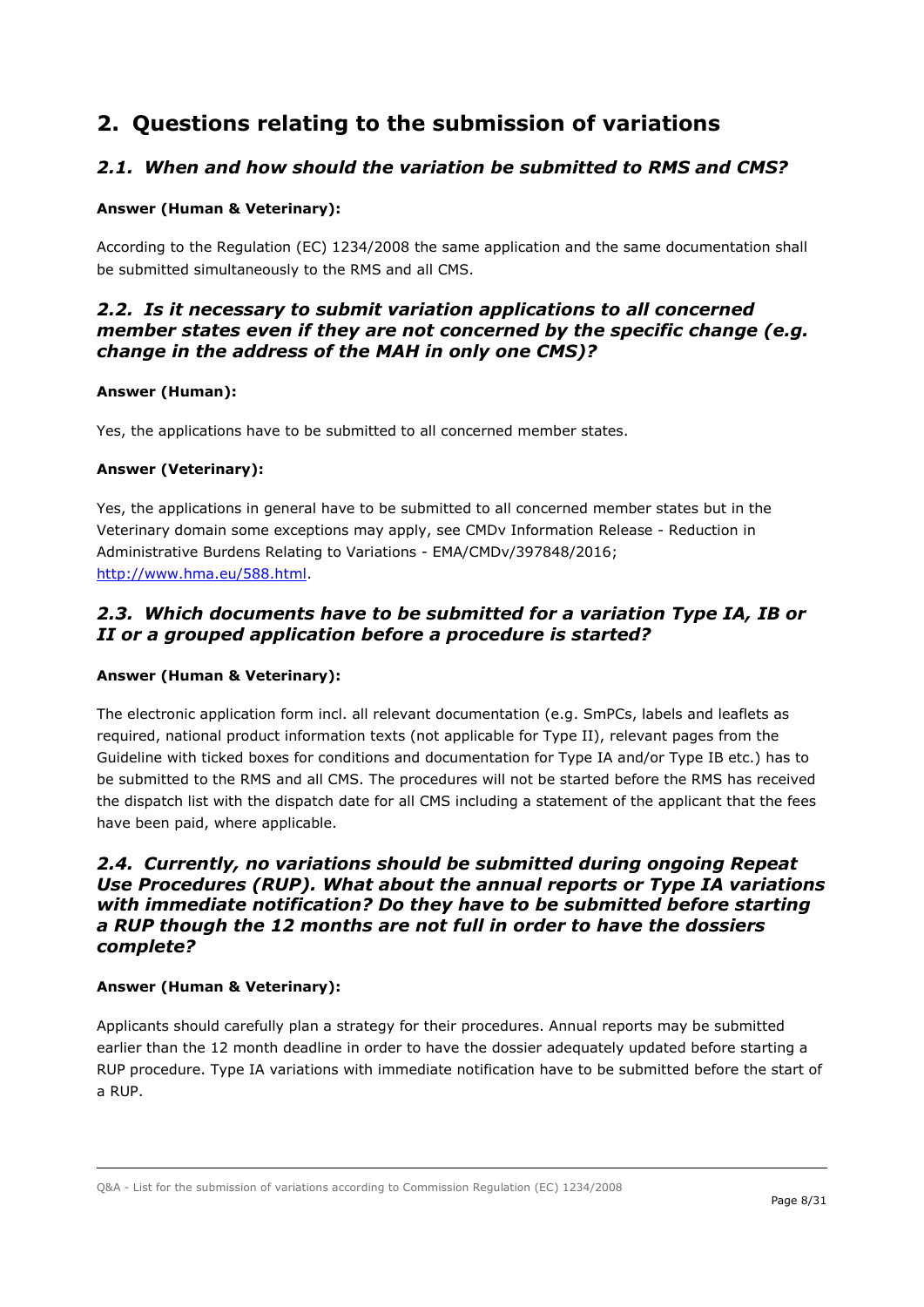### <span id="page-8-0"></span>*2.5. Currently, no variations should be submitted during ongoing renewal procedures. What about the annual reports or Type IA variations with immediate notification? Do they have to be submitted before starting renewal though the 12 months are not full in order to have the dossiers complete?*

### **Answer (Human & Veterinary):**

Applicants should carefully plan a strategy for their procedures. Annual reports may be submitted earlier than the 12 month deadline in order to have the dossier adequately updated before starting a renewal procedure. Type IA variations with immediate notification may in exceptional and urgent cases be submitted during a running renewal procedure. The RMS has to be contacted in advance and will decide on the acceptance. Please see also the BPGs on renewals of CMDh [\(http://www.hma.eu/95.html\)](http://www.hma.eu/95.html) and CMDv [\(http://www.hma.eu/579.html\)](http://www.hma.eu/579.html), respectively.

### <span id="page-8-1"></span>*2.6. When do I have to submit national translations for a variation procedure?*

#### **Answer (Human & Veterinary):**

For Type IA and Type IB variations the national translation(s) have to be submitted together with the application. For Type II variations national translation(s) have to be submitted within 7 calendar days after the end of the procedure.

Please note that for Type IB variations, national translations updated in accordance with requests for amendment raised in the "Notification with Grounds" have to be submitted in the amended notification as applicable.

## <span id="page-8-2"></span>*2.7. How is the documentation for a grouped variation or worksharing application to be submitted?*

#### **Answer (Human):**

Generally the documentation has to be submitted per product. Especially in the case of electronic submission every single product file has to be updated according to the next sequence of the electronic documentation. The common cover letter and common application form must be included in every single eCTD or NeeS. CESP is normally used today but if CD/DVDs are used all eCTDs or NeeS must be separated on one CD or DVD. In case more than one CD or DVD is used, these have to be submitted in a single package. See also TIGes/CMB guidance on eCTD and NeeS <http://esubmission.ema.europa.eu/tiges/cmbdocumentation.html>

#### **Answer (Veterinary):**

See Guideline on eSubmissions for Veterinary Products [\(http://esubmission.ema.europa.eu/tiges/vetesub.htm\)](http://esubmission.ema.europa.eu/tiges/vetesub.htm)

#### **Answer (Human & Veterinary):**

However, in exceptional cases of paper submissions it would be sufficient to submit only one copy of the documentation for all products in case the documentation is really completely identical. This does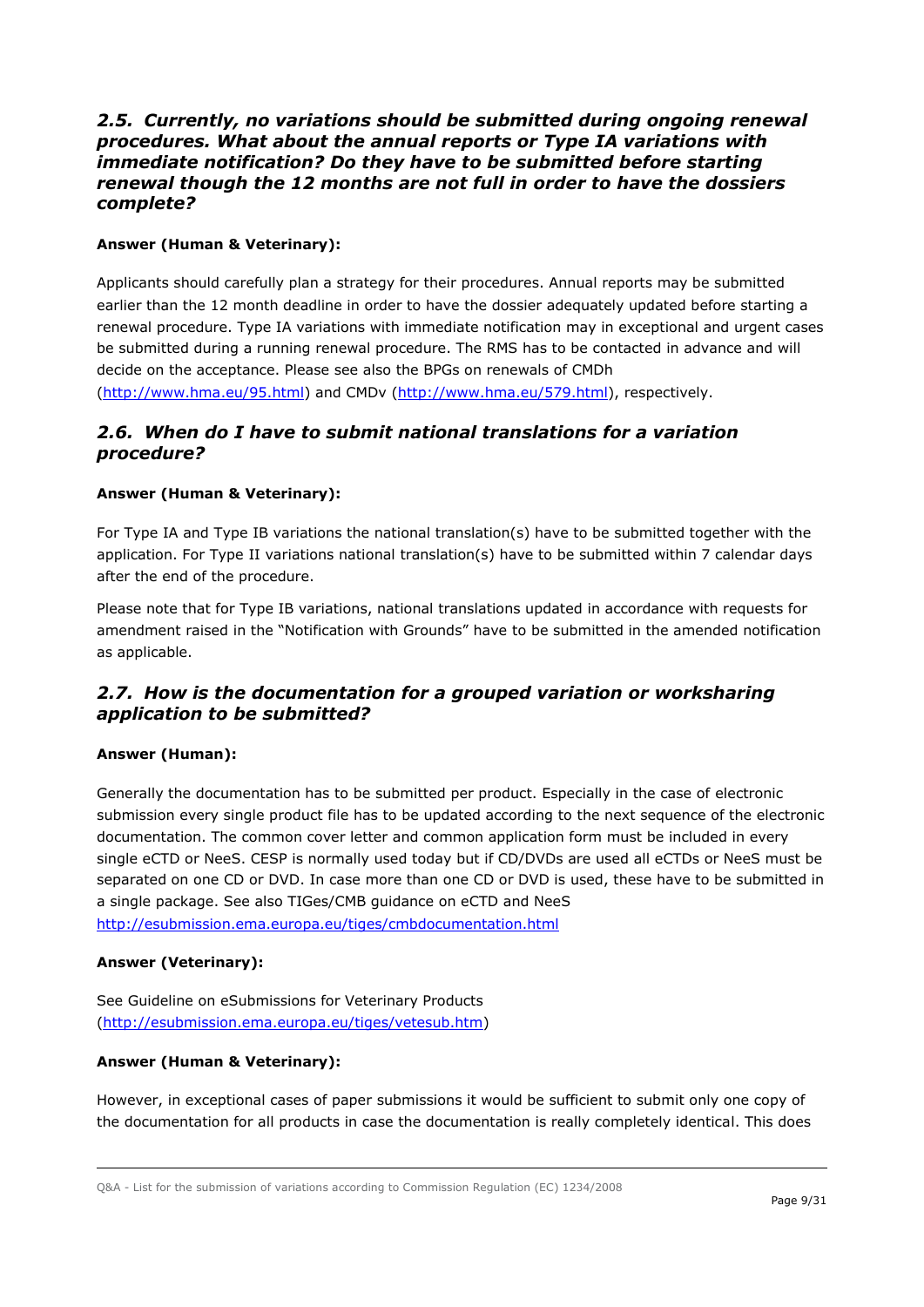of course not relate to the product information which has to be submitted for each product separately when concerned.

### <span id="page-9-0"></span>*2.8. In case the MAH in one or more member state(s) is changed, is a variation in all member states necessary to introduce the new summary of the pharmacovigilance system (human) or DDPS (veterinary) of the new MAH or is a purely national variation in the member state(s) concerned sufficient?*

#### **Answer (Human & Veterinary):**

In case of the transfer of a MA in one or more member state(s) the new summary of the pharmacovigilance system (human) or DDPS (veterinary) of the new MAH has to be submitted to all member states concerned via MRP variation (as type  $IA_{IN}$  notification, C.I.8.a, or under category C.II.7 as applicable). This is also applicable when using the Art. 57 database (human only) as the classification guideline (C.I.8) also requires a "proof that the applicant has at his disposal a qualified person responsible for pharmacovigilance and a statement signed by the applicant to the effect that the applicant has the necessary means to fulfil the tasks and responsibilities listed in Title IX of Directive 2001/83/EC". Therefore, a variation for the introduction of a new summary of the pharmacovigilance system after a change of the MAH still has to be submitted, later changes of the contact details of the QPPV or location of the PSMF do not require variations anymore when they are introduced via the Art. 57 database. A variation to submit the summary of the pharmacovigilance system will not be necessary in cases where the MA is transferred within companies belonging to the same parent company and the same PSMF will continue to be used.

However, the transfer of the MA to a new MAH is to be handled as an independent purely national application according to Art. 1(2) of the Regulation (EC) 1234/2008 as there is a change of the legal entity. The fees are set by each CMS and the management of the procedure is dealt with by each CMS. The current registered MAH should send a notification to the RMS to specify which CMSs and MAHs are concerned with this national procedure.

Veterinary: National requirements for transfer of MA see CMDv GUI-31 [\(http://www.hma.eu/577.html\)](http://www.hma.eu/577.html).

Remark: The change in the name and/or address of the MAH (i.e. the MAH remains the same legal entity) for a product authorised through MRP or DCP, is processed at MRP level via a type  $IA_{IN}$  No. A.1 variation.

### <span id="page-9-1"></span>*2.9. Is there a need to inform competent authorities, when a notification has been accepted for a European Pharmacopoeia Certificate of Suitability (CEP) by European Directorate for the Quality of Medicines (EDQM) concerning notifications that will not lead to a revised certificate?*

#### **Answer (Human & Veterinary):**

No there is no need to inform the authorities nor to submit a copy of the letter "Acknowledgement of a valid notification" by EDQM to verify that the notification has been accepted by EDQM. Only in cases of updated CEPs, should a variation application be submitted to the competent authorities.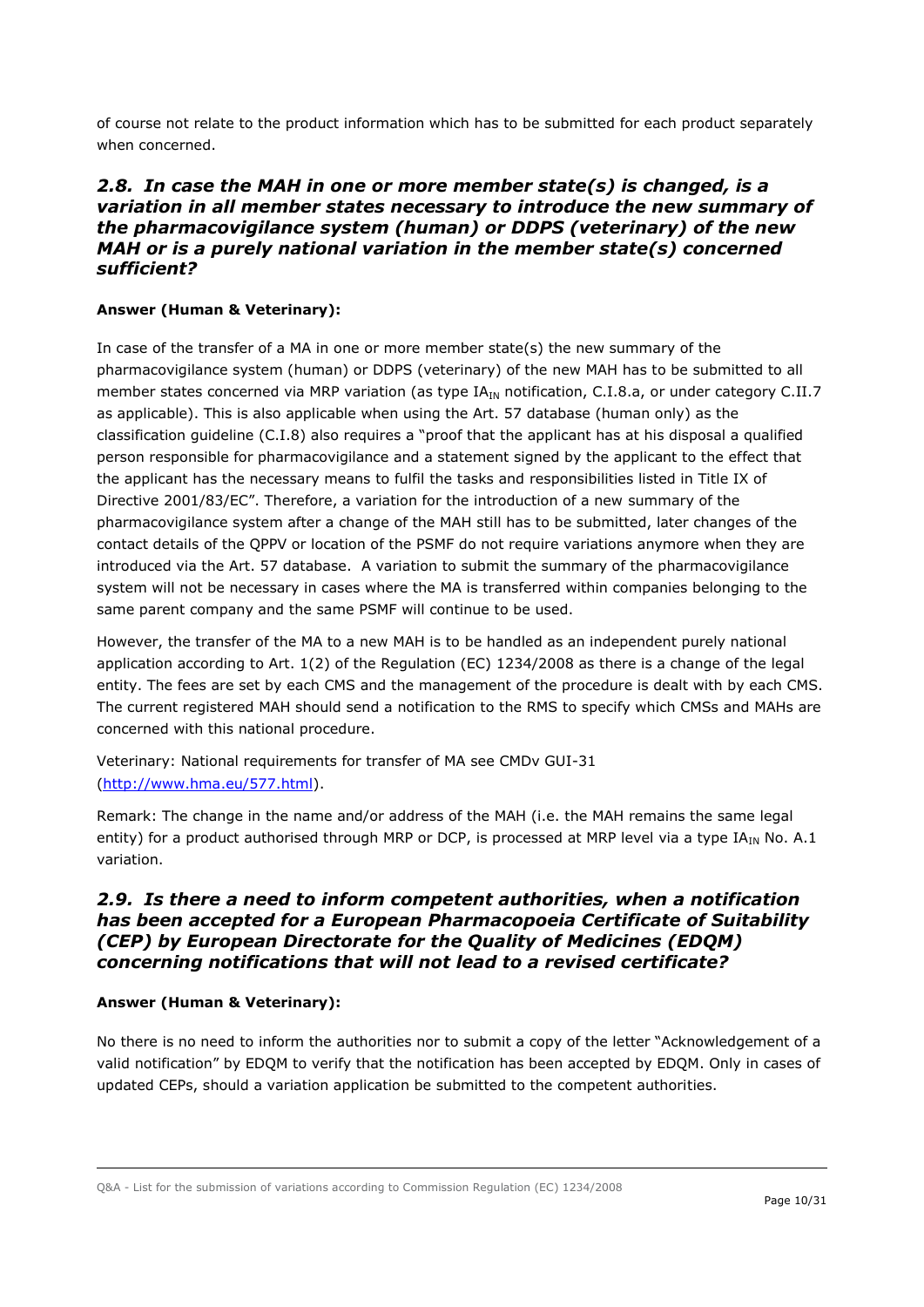### <span id="page-10-0"></span>*2.10. After an Art. 30 or 31(1) Referral (human) or an Art. 34 or 35(1) Referral (veterinary) all products included in the Annex I have to adapt to the Commission Decision by a type IAIN notification. How should this variation be submitted to the authorities?*

### **Answer (Human):**

For Art. 30 or 31(1) referrals all products included in Annex I of the referral will be transferred to MRP. Therefore, the applicant has to choose a new RMS immediately after the CHMP opinion. After receipt of the new MRP number by the future RMS and publication of the Commission Decision the applicant is responsible for allocating the correct variation number and the immediate submission of the type  $IA_{IN}$ variations to all competent authorities concerned.

For harmonisation only of the product information a single variation of type  $IA_{IN} C.I.1.a$  has to be submitted. If during the Article 30 or 31(1) procedure not only the product information, but also Module 3 has been harmonised, a grouped application of type  $IA_{IN}$  has to be submitted consisting of applications according to C.I.1.a and B.V.b.1.a.

#### **Answer (Veterinary):**

For Veterinary Medicinal Products see CMDv article "Marketing authorisation transfer to a mutual recognition procedure for a veterinary product" [\(http://www.hma.eu/589.html\)](http://www.hma.eu/589.html).

# <span id="page-10-1"></span>*2.11. a. Question deleted in February 2017*

## <span id="page-10-2"></span>*2.11. b. How can I update my product information according to updates in line with the QRD template?*

#### **Answer (Human):**

It is recommended to implement the updates in line with the QRD template as soon as possible, but no later than 2 years following the publication date of the QRD template for medicinal products with regulatory activity and no later than 3 years for medicinal products with no regulatory activity unless otherwise specified in the implementation plan for the revised QRD templates.

#### **Answer (Veterinary):**

MAHs should align the PI with template v.8.1 at the next post-authorisation procedure affecting the PI (e.g. variation, line extension) and at the latest by the time of renewal of the MA (if applicable). Also see implementation plan:

http://www.ema.europa.eu/ema/index.jsp?curl=pages/regulation/document\_listing/document\_listing [000185.jsp&mid=WC0b01ac058002d9b0](http://www.ema.europa.eu/ema/index.jsp?curl=pages/regulation/document_listing/document_listing_000185.jsp&mid=WC0b01ac058002d9b0)

## <span id="page-10-3"></span>*2.12. a. What is meant by "otherwise transmitted" with regard to the notes of category A.8 of the classification guideline?*

#### **Answer (Human & Veterinary):**

Otherwise transmitted means that the information has been provided within any other formal regulatory procedure e.g. renewals, or if agreed relevant Type IB or Type II variations concerning the B-category changes of the classification guideline. In these cases, no separate variation application for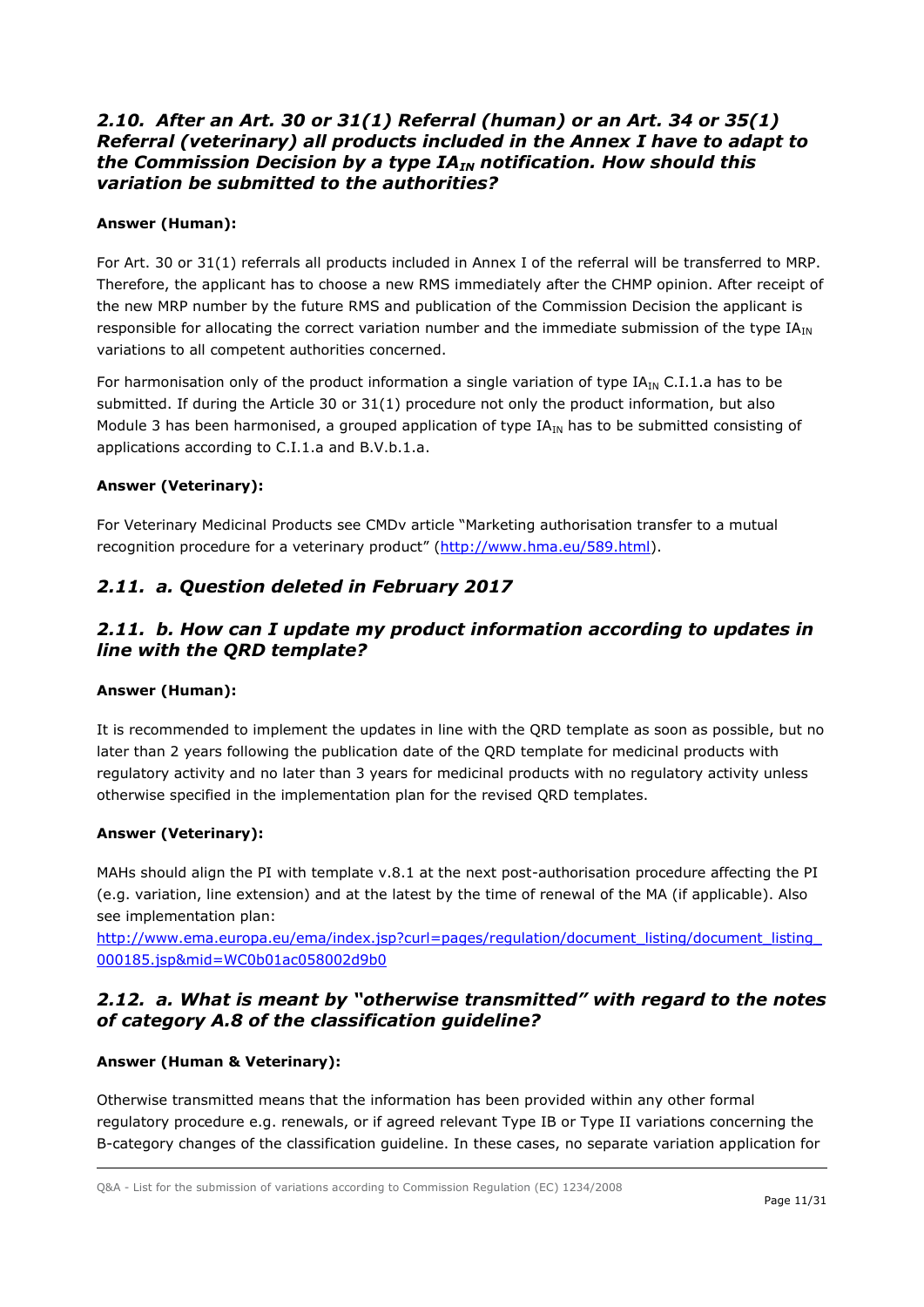the change in the audit date has to be submitted. However, the change has to be clearly mentioned in the scope of the application form as well as under "present/proposed".

### <span id="page-11-0"></span>*2.12. b. What is meant by manufacturer of the finished product under documentation requirement 1 of category A8 of the classification guideline?*

### **Answer (Human & Veterinary):**

Manufacturer of finished product means any registered EEA manufacturers of medicinal products (finished product and batch release) which hold a valid manufacturing authorisation. This is the same as manufacturing sites which are required to provide a Qualified Person declaration, where a single declaration may be acceptable under certain circumstances – see note under variation no. B.II.b.1.

### <span id="page-11-1"></span>*2.13. How should I submit the results of confirmatory stability studies on production-scale batches (having given a commitment to perform those) where stability data for pilot-scale batches have already been accepted during application for a MA?*

#### **Answer (Human & Veterinary):**

It is not generally foreseen that these data are submitted to NCAs, either via variation or simple notification. It is the responsibility of the applicant to perform these studies as agreed. However in cases where issues arise during the confirmatory studies with production-scale batches (e.g. unexpected impurities, trends towards out of specification results etc.), the MAH should either submit a variation, if appropriate, (e.g. to correct the shelf-life, storage conditions etc.) or contact the RMS who will then decide whether any corrective action has to be taken.

(See also Question 14 of the Q&As on applications for marketing authorisation; [http://www.hma.eu/20.html\)](http://www.hma.eu/20.html)

# <span id="page-11-2"></span>**3. Questions relating to the Classification of a variation**

### <span id="page-11-3"></span>*3.1. Which Type of variation should be submitted when the particular change we are applying for is not mentioned in the classification guideline or one or more of the conditions cannot be fulfilled?*

#### **Answer (Human & Veterinary):**

If a change is not mentioned in the Annex II of the Variation Regulation (EC) 1234/2008 or the classification guideline or the conditions for a specific change could not be fulfilled and the change is not already classified as a Type II variation, this change can be submitted as a Type IB variation by default. However, if the change may have a significant impact on quality, safety and efficacy of the product, a Type II variation has to be submitted.

## <span id="page-11-4"></span>*3.2. How to apply for the deletion of more than one manufacturing site?*

#### **Answer (Human & Veterinary):**

In case more than one manufacturer in one MA has to be deleted a single variation of type IA under classification category A.7 to delete all manufacturing sites may be submitted. However, it has to be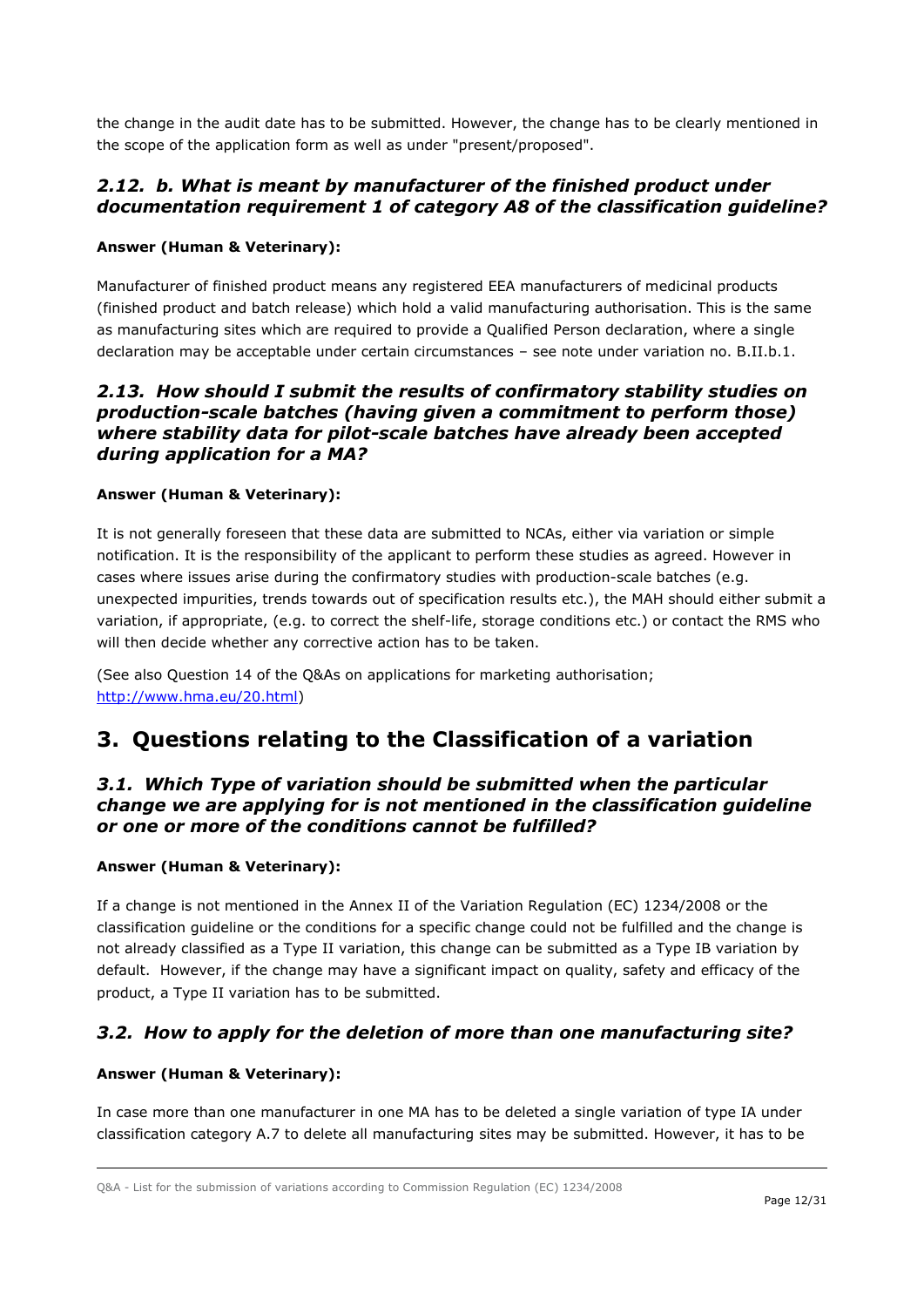assured that there is still one approved manufacturing site left in the documentation performing the same function as the one(s) concerned by the deletion.

### <span id="page-12-0"></span>*3.3. Which procedure type is applicable for the implementation of product information updates after a PSUR worksharing procedure or single PSUR assessment (PSUSA) and when should the variations be submitted?*

#### **Answer (Human):**

The implementation of product information updates after a PSUR-WS can be submitted as a type IB variation under category C.I.3.z of the classification guideline provided no new additional data are submitted by the MAH. Although the revised PL wording (which is not usually agreed in the PSUR worksharing procedure) is not considered to be 'new additional data' a notification would not be possible, as there would be no agreed leaflet wording and no harmonised national translations. However, if the implementation of the product information update needs to be substantiated by new additional data submitted by the MAH then a type II variation under category C.I.3.b must be submitted.

In the case of implementation of product information updates after finalisation of a single PSUR assessment (with PRAC recommendation) a variation  $IA_{IN}$  under category C.I.3.a may be submitted if harmonised national translations are available irrespective of the medicinal product being part of the procedure and no further adaptation of the currently approved wording to the decision (EC or CMDh decision) is necessary. In cases where the wording has to be adapted this has to be submitted as a type IB under category C.I.3.z. In case the MAH submitted new data for assessment, the variation type to be submitted should be a type II (see also Q/A No. 8 on Pharmacovigilance [\(http://www.hma.eu/20.html\)](http://www.hma.eu/20.html).

For PSUSAs of NAPs the EMA publishes a timetable for submission of the variations which is applicable for all affected products including those that are not listed in the annex to the decision.

For PSUSAs of CAPs or mixed CAPs/NAPs the EC publishes the outcome but without a timeframe for submission. For all products that are involved in these procedures (as listed in the Annex to the EC decision) the Commission decision is to be implemented by the NCAs within 30 days. By analogy to the implementation of referral procedures, the respective variations have to be submitted within 10 days after publication of the Commission Decision on the EC website. For generic products or others not concerned by the PSUSA procedure itself, the changes have to be submitted via a variation procedure within 60 days of the publication of the Commission Decision on the EC website.

It should be noted that in case of type  $IA_{IN}$  variations the changes have to be implemented before submission, for type IB variations after approval.

#### **Answer (Veterinary):**

MAHs are reminded, especially for safety issues, that once new information becomes available which might entail the variation of the MA, MAHs should submit any variation application resulting from Periodic Safety Update Reports (PSURs) at the same time as the submission of the PSUR, rather than awaiting the assessment of those data.

Where submission of a variation following the assessment of a PSUR is requested, MAHs must submit the corresponding variation application at the latest within 2 months following the adoption of the relevant assessment conclusion.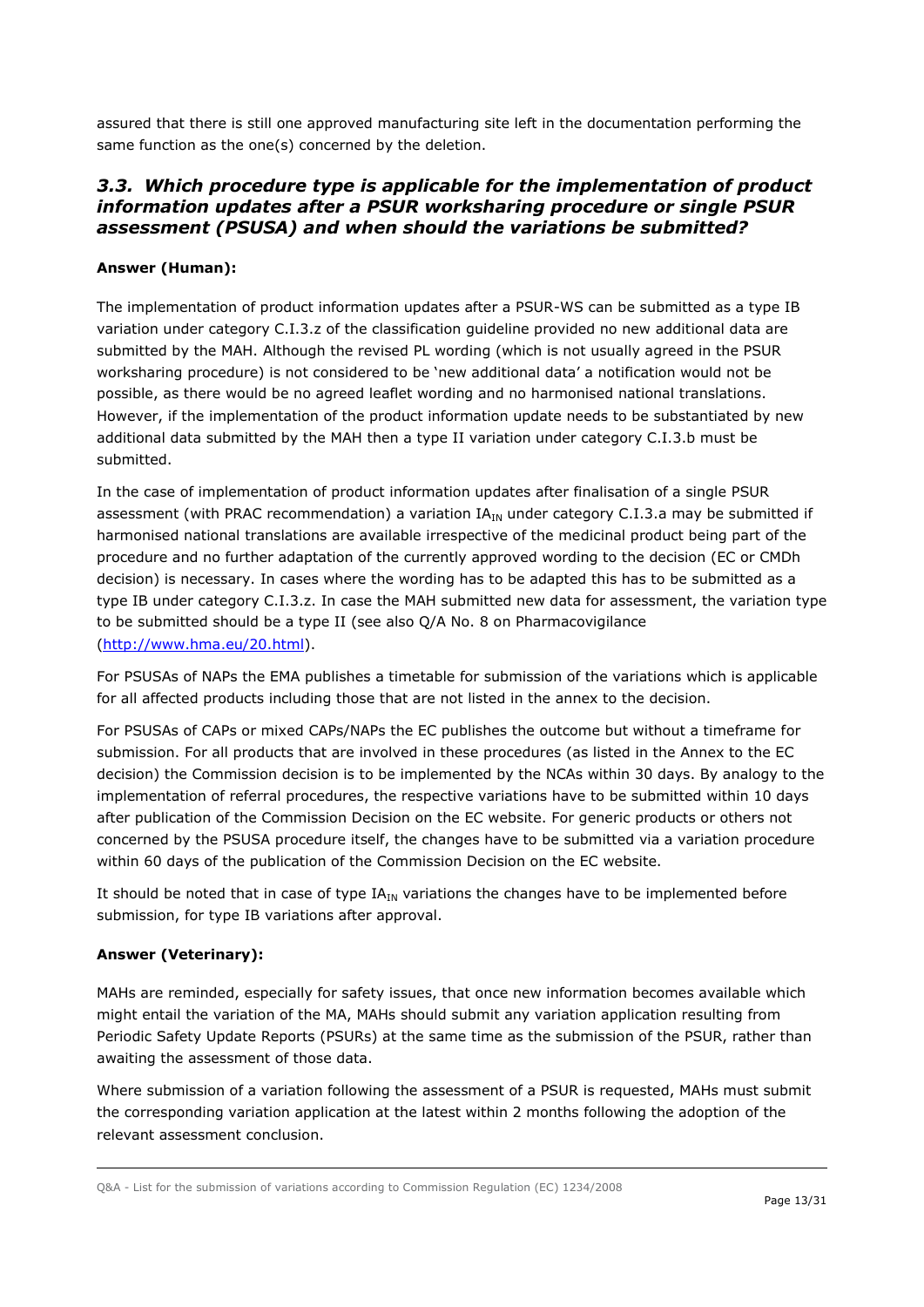Implementation of agreed wording changes following the above mentioned procedures may follow a Type IAin variation procedure, C.I.3.z if no additional data are submitted by the MAH and no further adaptation of the approved wording is necessary in the SPC or PL and no linguistic review is necessary. In all other cases a C.I.3.z Type IB should be submitted.

## <span id="page-13-0"></span>*3.4. How should a change to Module 3.2.S or the update of an ASMF, which is part of Module 3 (human) / Part II (veterinary) of a marketing authorisation, be submitted?*

### **Answer (Human & Veterinary):**

The update of Module 3.2.S can be submitted as a grouped application according to the highest type of the single changes, if condition 5 or 6, respectively of Annex III of the Variation Regulation applies.

An update or change of an ASMF as such is not foreseen in the Pharmaceutical Legislation and can only be addressed in connection with a marketing authorisation. The type of the variation is dependent on the type of the single changes introduced in the updated version. The update – including changes of the open as well as the restricted part - can be submitted as a grouped application according to the highest type of the single changes, if condition 5 of Annex III of the Variation Regulation applies.

However, in case of substantial changes in the updated version of Module 3.2.S or the ASMF it is recommended to submit a single variation of type II under category B.I.z. However, it is a prerequisite for the validation of these single variations that the section "present/proposed" is filled out completely and correctly.

In all cases of updates of the ASMF these must be submitted by the ASMF holder (open and closed part to NCA, open part to MAH), the variation as such has to be submitted by the marketing authorisation holder.

# <span id="page-13-1"></span>*3.5. What is necessary for submitting a type IB variation according to Classification Guideline C.I.1.b), C.I.2.a), C.I.3.z)?*

#### **Answer (Human & Veterinary):**

Under "**PRECISE SCOPE AND BACKGROUND FOR CHANGE**" in the application form the applicant should declare that he adapts the SmPC, PL and labelling identically to the reference text as foreseen in the respective variation without any other changes to the product information.

## <span id="page-13-2"></span>*3.6. Question deleted in May 2015*

### <span id="page-13-3"></span>*3.7. What is intended by "non-sterile liquid based pharmaceutical forms" in condition 2 of change category B.II.b.4 (change in batch size of finished product?*

#### **Answer (Human & Veterinary):**

The full text of condition 2 is as follows - "The change relates to conventional immediate release oral pharmaceutical forms or to non-sterile liquid based pharmaceutical forms". Consequently, any conventional immediate release oral pharmaceutical form is already covered under the condition. However, as far as non-sterile liquid based pharmaceutical forms are concerned, this should be interpreted as applying to formulations that have the characteristics of liquids and are not for oral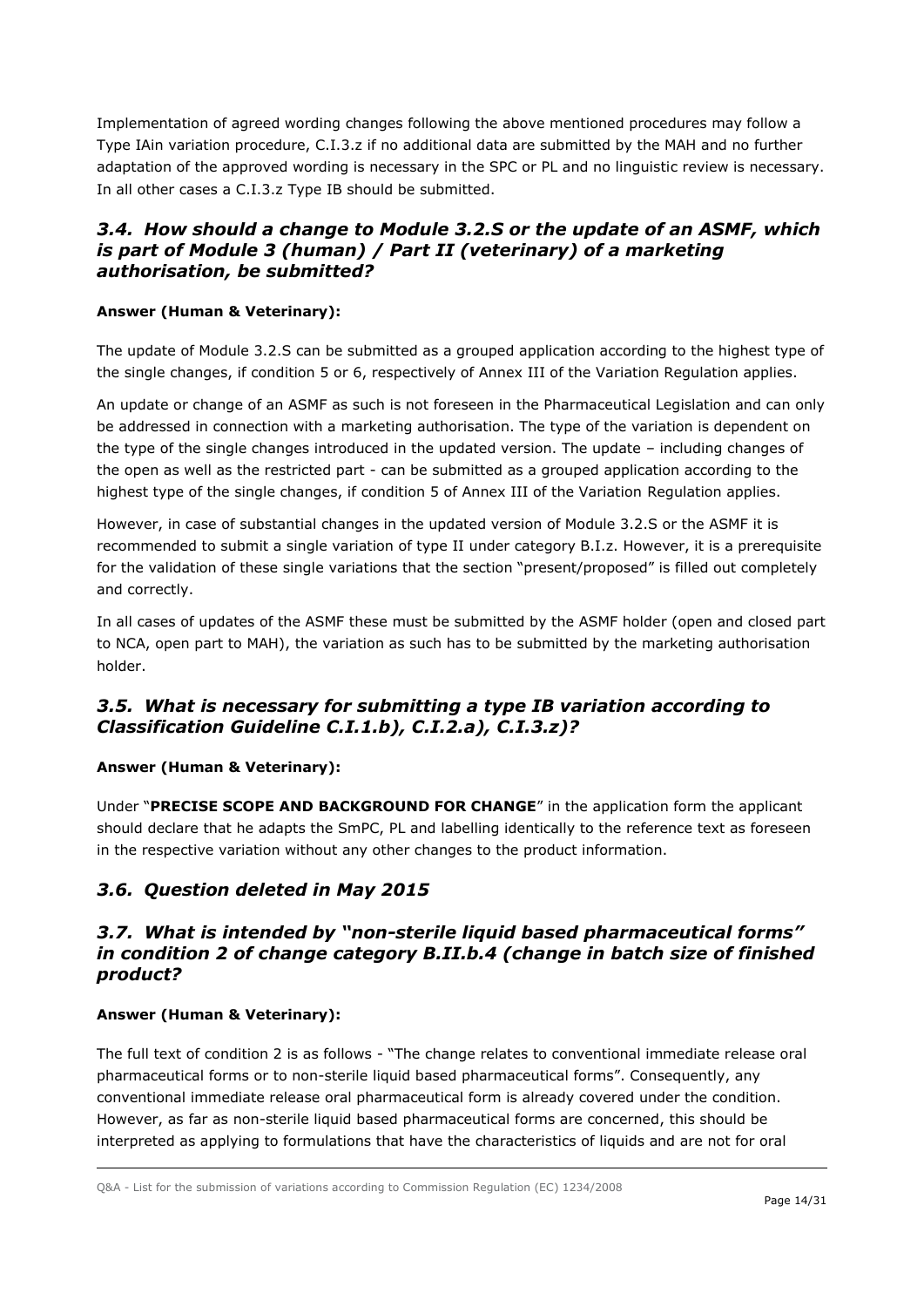administration e.g. topical solutions and lotions. Consequently, creams, gels, suppositories and ointments are excluded.

### <span id="page-14-0"></span>*3.8. When general monographs of the Ph.Eur. or product specific monographs of a national pharmacopoeia of a Member State are updated how should variations affecting the finished product be submitted?*

#### **Answer (Human & Veterinary):**

Variation B.III.2 only relates to active substances, excipients, immediate packaging materials and active substance starting materials. Changes to comply with Ph.Eur. or with a national pharmacopoeia of a Member States affecting the finished product should be submitted according to the relevant variations listed under B.II.d.

The wording of the change Type IA, no. B.II.d.1.a (Tightening of specification limits) should be read in the context of the general title of the change B.II.d.1 (Change in the specification parameters and limits of the finished product) and the definition of 'specification parameter' (means the quality attribute for which a test procedure and limits are set e.g. assay) in the introductory note of the 'Communication from the Commission — Guideline on the details of the various categories of variations to the terms of marketing authorisations for medicinal products for human use and veterinary medicinal products (2010/C 17/01).

There is no need to notify the competent authorities of an updated monograph of the European pharmacopoeia or a national pharmacopoeia of a Member State in the case that reference is made to the 'current edition' in the dossier of an authorised medicinal product.

### <span id="page-14-1"></span>*3.9. How should I submit changes to the product information to adapt to the results of a repeat use procedure?*

#### **Answer (Human & Veterinary):**

Changes to the product information resulting from comments of the new CMS during a repeat use procedure should be applied for in one single type II variation under category C.I.z. and submitted to the RMS and all CMS. Editorial changes can be made according to Q/A 3.16.

### <span id="page-14-2"></span>*3.10. How should a deletion of a pharmaceutical form or strength be submitted?*

#### **Answer (Human & Veterinary):**

In case of MRP/DCP or purely national marketing authorisations submission of a variation is not necessary, if they have been authorised as an independent marketing authorisation. In such cases, a withdrawal notification letter should be sent to the member state(s) concerned and the RMS has to be informed via email. Since in some MS a given pharmaceutical form or strength might have not received a marketing authorisation which is separate to the marketing authorisation for other pharmaceutical forms or strengths, in such cases the deletion of a pharmaceutical form or strength should be submitted as a variation C.I.7, only in those MS(s) according to a national procedure. It is the responsibility of the applicant to identify before submission which MS requires a variation and which MS requires a withdrawal application. In case of doubt applicants may contact the MSs in advance of the submission.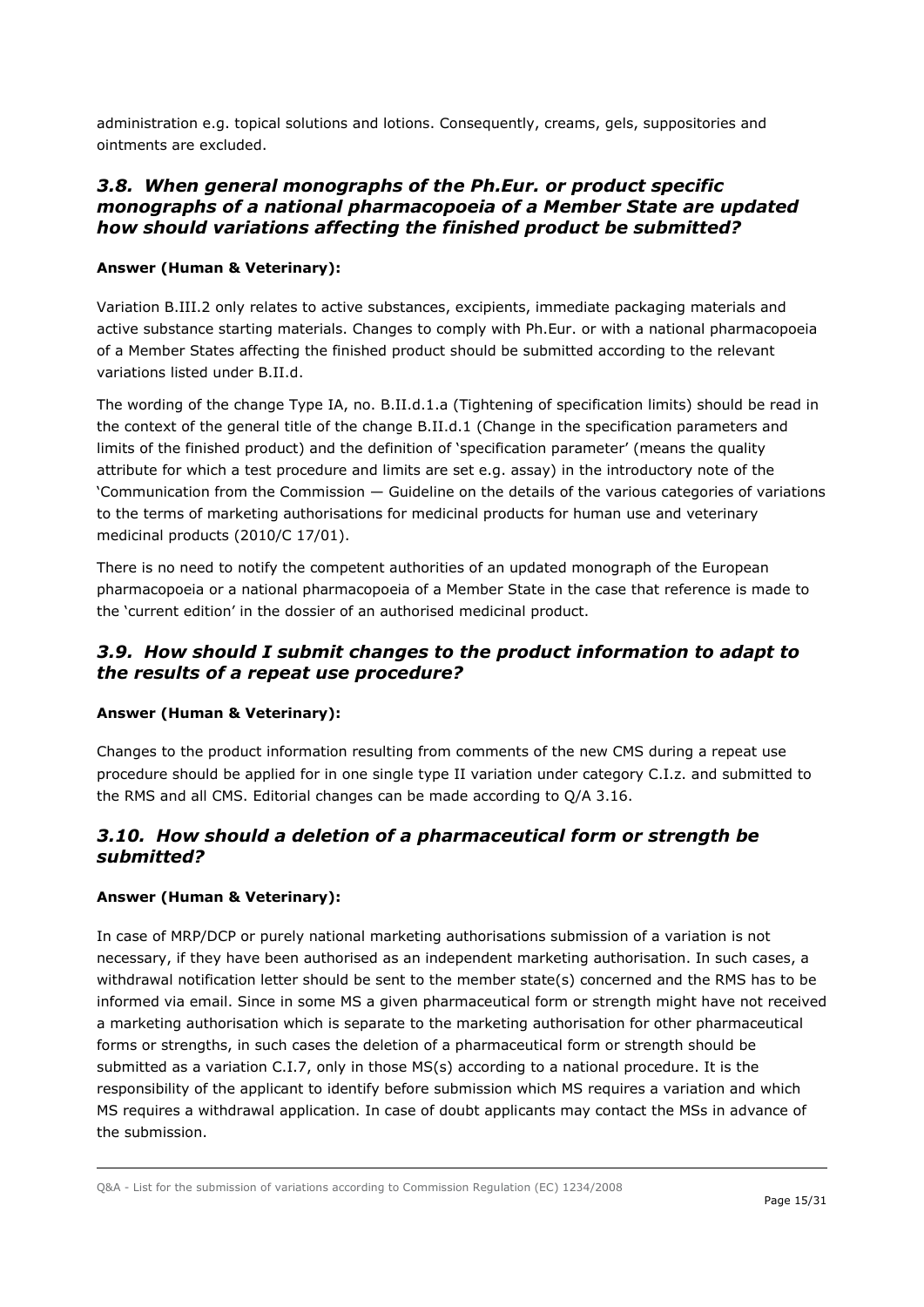In what concerns the need for update of combined product information further to withdrawal/deletion of a strength/pharmaceutical form, if common combined product information must be updated to delete information concerning strength/pharmaceutical form deleted for all MS, a type IB variation under category C.I.z should be submitted to allow complete review across all section of the combined product information.

If only national versions of combined product information are affected, applicants should confirm with national competent authorities which is the most appropriate procedure for updating the product information.

### <span id="page-15-0"></span>*3.11. Which type of variation should be submitted for the implementation of changes in the SmPC, not already covered by the Classification Guideline, for which no new quality, pre-clinical, clinical or pharmacovigilance data are provided by the applicant?*

#### **Answer (Human & Veterinary):**

An update of the SmPC to implement change(s) in the Summary of Product Characteristics not already covered by the Classification Guideline and for which no new data are provided by the applicant should be submitted as a C.I.z, type IB variation.

However, the adaptation to a product information not being the PI of the reference product to which the original application for marketing authorisation for a generic/hybrid medicinal product refers, has to be justified for the specific product concerned and is therefore regarded as new data provided for this product. Thus, a type II variation C.I.4 would be applicable.

Furthermore, an adaption of a generic/hybrid application to a product information text NOT being the reference product to which the original application for marketing authorisation refers, may NOT be submitted according to category C.I.2 of the Variation Classification Guideline but has to be submitted as a type II variation C.I.4.

## <span id="page-15-1"></span>*3.12. Question deleted in November 2015*

### <span id="page-15-2"></span>*3.13. If the correct category for a special change is not listed in the classification guideline and the applicant is not sure about the correct variation type, is it possible to liaise with the RMS?*

#### **Answer (Human & Veterinary):**

Generally it is the duty of the applicant to identify the correct variation type and to classify the variation procedures by themselves and to choose the correct variation type incl. the IB by default variation. Only in exceptional cases it is, however, necessary to contact the RMS, e.g. for grouping applications not listed in Annex III of the Regulation. Any advice received by the RMS has then to be submitted in writing as addendum to the application form together with the variation application.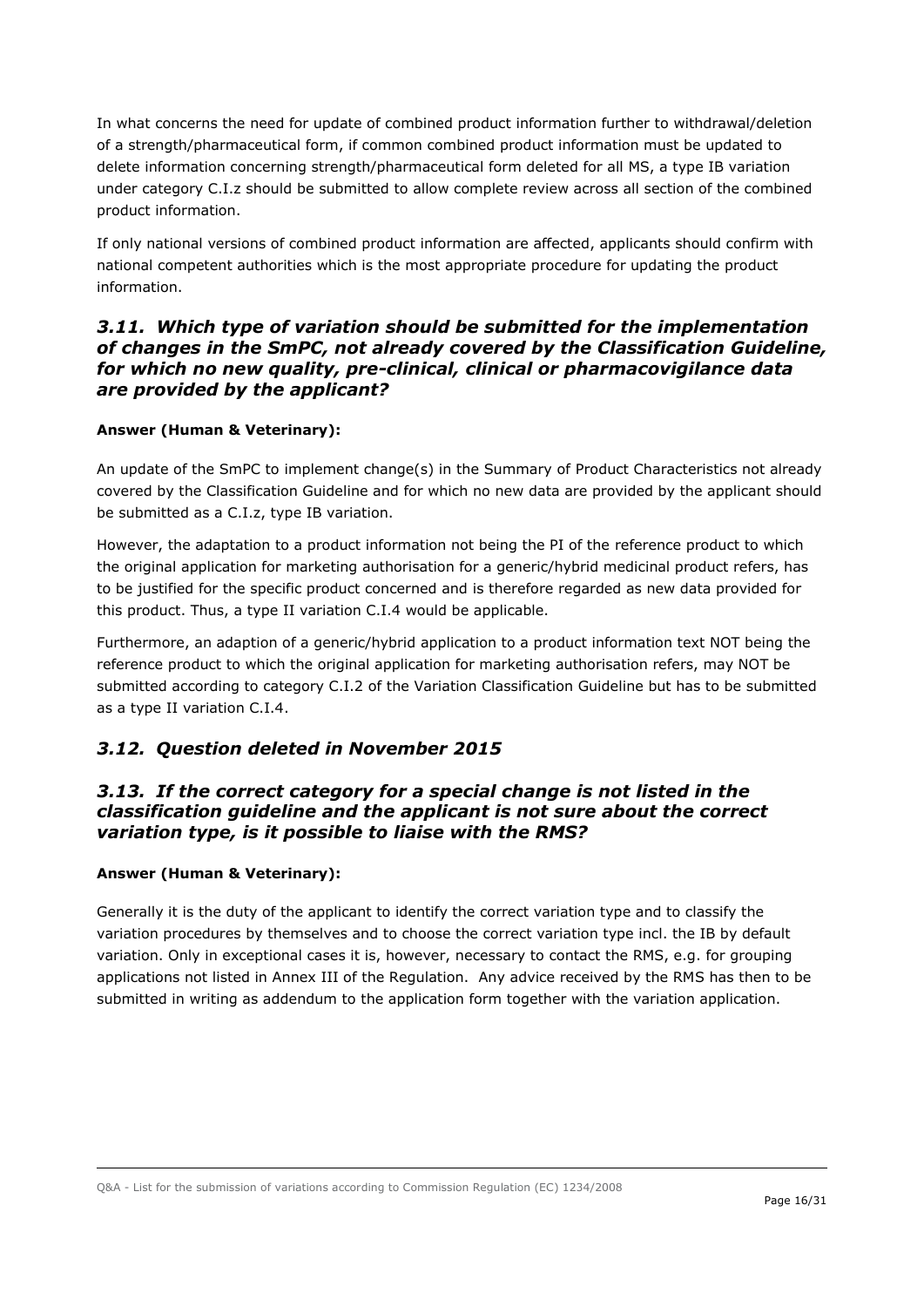## <span id="page-16-0"></span>*3.14. What is understood by "manufactured by complex manufacturing processes" in change code B.II.b.4 (change in batch size of the finished product)?*

### **Answer (Human & Veterinary):**

Complex manufacturing processes is intended to cover situations where the actual manufacture of the finished product involves a process which includes one or more processing steps that may give rise to scale up difficulties. These will be considered on a case by case basis.

Where relevant, if a change is submitted as a Type IB variation, it is up to the applicant to provide adequate justification for not considering a manufacturing process as a "complex" one, in terms of scale up.

### <span id="page-16-1"></span>*3.15. How should a change in the name of a manufacturing site responsible for batch release and other activities be submitted?*

#### **Answer (Human & Veterinary):**

A change in the name of a manufacturing site responsible for batch release AND other activities may be submitted as a single application as per scope A.5.a) --> type IA-IN.

### <span id="page-16-2"></span>*3.16. Under which classification category can editorial changes be submitted?*

#### **Answer (Human):**

Editorial changes in the SmPC (and corresponding PIL/labelling), updates in line with the QRD template, adaptation to excipient guidelines, etc. without any impact on the content of the dossier, can be included within the scope of another planned type IB or type II variation under chapter C that affects the product information. No separate variation submission is necessary and no reference to a variation code is required.

Changes to the details of the national reporting systems to communicate adverse reactions as laid down in Appendix V are also regarded as editorial, but if needed this information may also be updated through a national type IA C.I.z procedure.

#### **Answer (Veterinary):**

Editorial changes to the product information in Part 1.B (SPC, labelling and package leaflet) can be included within the scope of any upcoming procedure impacting on the product information, clearly stated in the present/proposed section (cf. EMA Veterinary post-authorisation Q&A: Type IA variations; [http://www.ema.europa.eu/ema/index.jsp?curl=pages/regulation/q\\_and\\_a/q\\_and\\_a\\_detail\\_000099.js](http://www.ema.europa.eu/ema/index.jsp?curl=pages/regulation/q_and_a/q_and_a_detail_000099.jsp) [p.](http://www.ema.europa.eu/ema/index.jsp?curl=pages/regulation/q_and_a/q_and_a_detail_000099.jsp)

#### **Answer (Human & Veterinary):**

Concerning other editorial changes of Module 3, 4 and 5, Part II, III and IV please refer to EMA (human) [Post-authorisation Guidance Q&A on Editorial Changes.](http://www.ema.europa.eu/ema/index.jsp?curl=pages/regulation/q_and_a/q_and_a_detail_000019.jsp&mid=WC0b01ac0580023b12)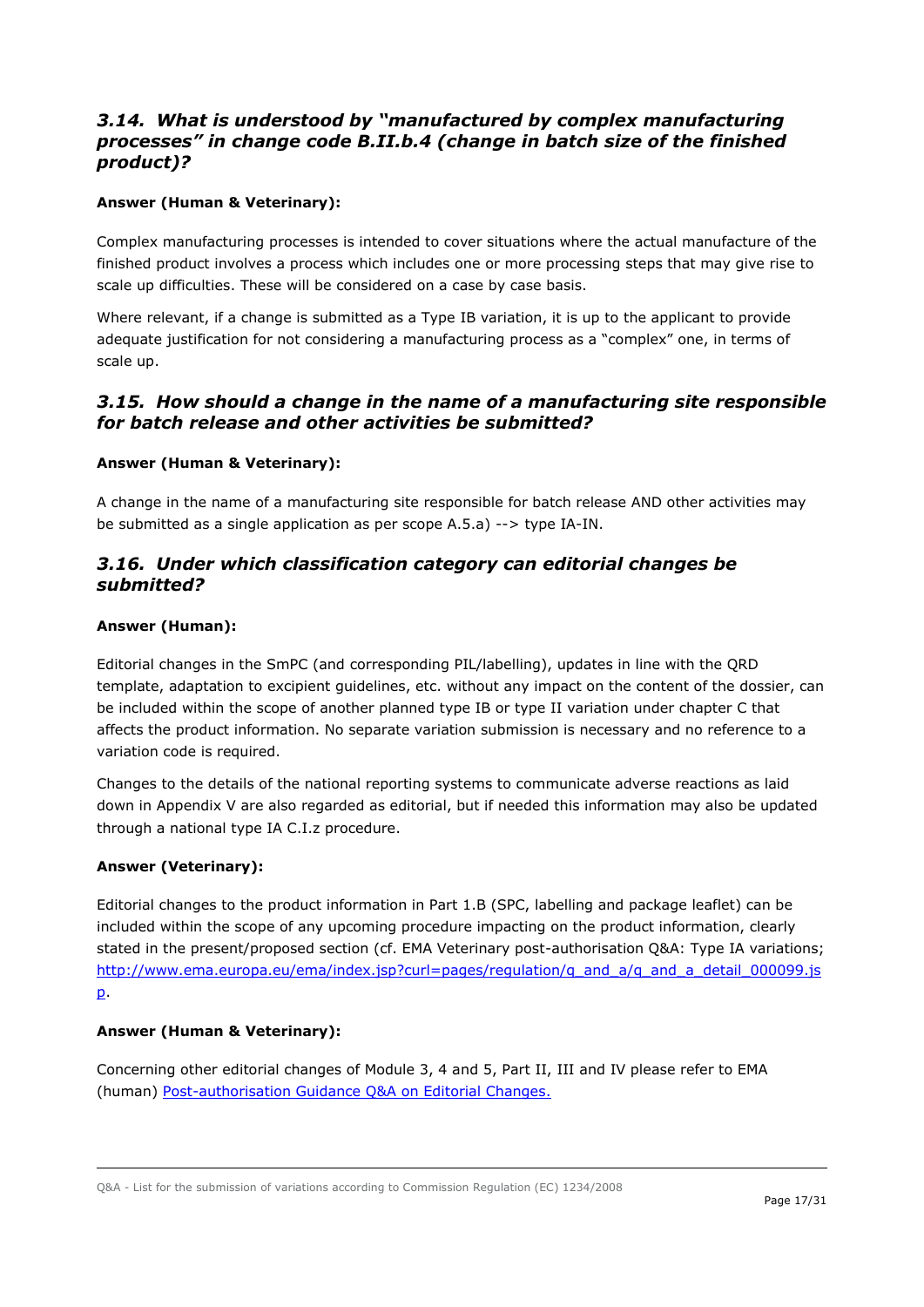(veterinary)

http://www.ema.europa.eu/ema/index.jsp?curl=pages/regulation/g\_and\_a/g\_and\_a\_detail\_000099.js [p%20.](http://www.ema.europa.eu/ema/index.jsp?curl=pages/regulation/q_and_a/q_and_a_detail_000099.jsp%20)

### <span id="page-17-0"></span>*3.17. We wish to register a new site of active ingredient manufacturer by Type IA change code B.III.1 notification, as the manufacturer holds a Ph Eur Certificate of Suitability (CEP). The CEP does not state a re-test period but we have stability data to support this. Can we tick condition 4 and include the stability with the Type IA change code B.III.1 notification?*

### **Answer (Human & Veterinary):**

The Type IA notification procedure is intended to be a simple and rapid process for minor changes and does not include the assessment of data. In this case, the stability data will need to be assessed. This can be done by either submitting a Type IB change code B.I.d.1 variation to change the re-test period of the active substance in parallel with the Type IA change code B.III.1, or as a group with the Type IA change (the resultant group would default to a Type IB procedure time table).

As far as the Type IB variation is concerned, the applicant should confirm that stability data was generated in the same packaging material as was stated in the CEP dossier provided to EDQM. In addition, for those CEPs issued before 1st Sept 2011 and where no packaging material is stated in the CEP, details of the packaging materials used in the stability studies should be provided (description of the immediate container closure system, including the identity of materials of construction and if appropriate a brief description of any non-functional secondary packaging components).

As change code B.I.d.1 is a Type IB notification, condition 4 of the Type IA notification will have to be ticked, as omission of re-testing before manufacture will not be acceptable until the new re-test period has been approved.

## <span id="page-17-1"></span>*3.18. How should I submit a new RMP or an updated RMP to update my dossier?*

#### **Answer (Human):**

Please see Q&A under [Questions & Answers, Pharmacovigilance Legislation,](http://www.hma.eu/20.html) question 2.

#### **Answer (Veterinary):**

A RMP should be submitted as a type IB variation under category C.I.11.z.

## <span id="page-17-2"></span>*3.19. How should the outcome of a PRAC signal recommendation be implemented?*

#### **Answer (Human):**

In accordance with the "CMDh Recommendation for classification of unforeseen variations according to Article 5 of Commission Regulation (EC) No 1234/2008" the implementation of product information updates after a PRAC signal recommendation may be submitted as type IA<sub>IN</sub> notification under C.I.z when harmonised national translations are available in all member states. If minor assessment is needed a type IB variation under C.I.z would be applicable. However, if the implementation of the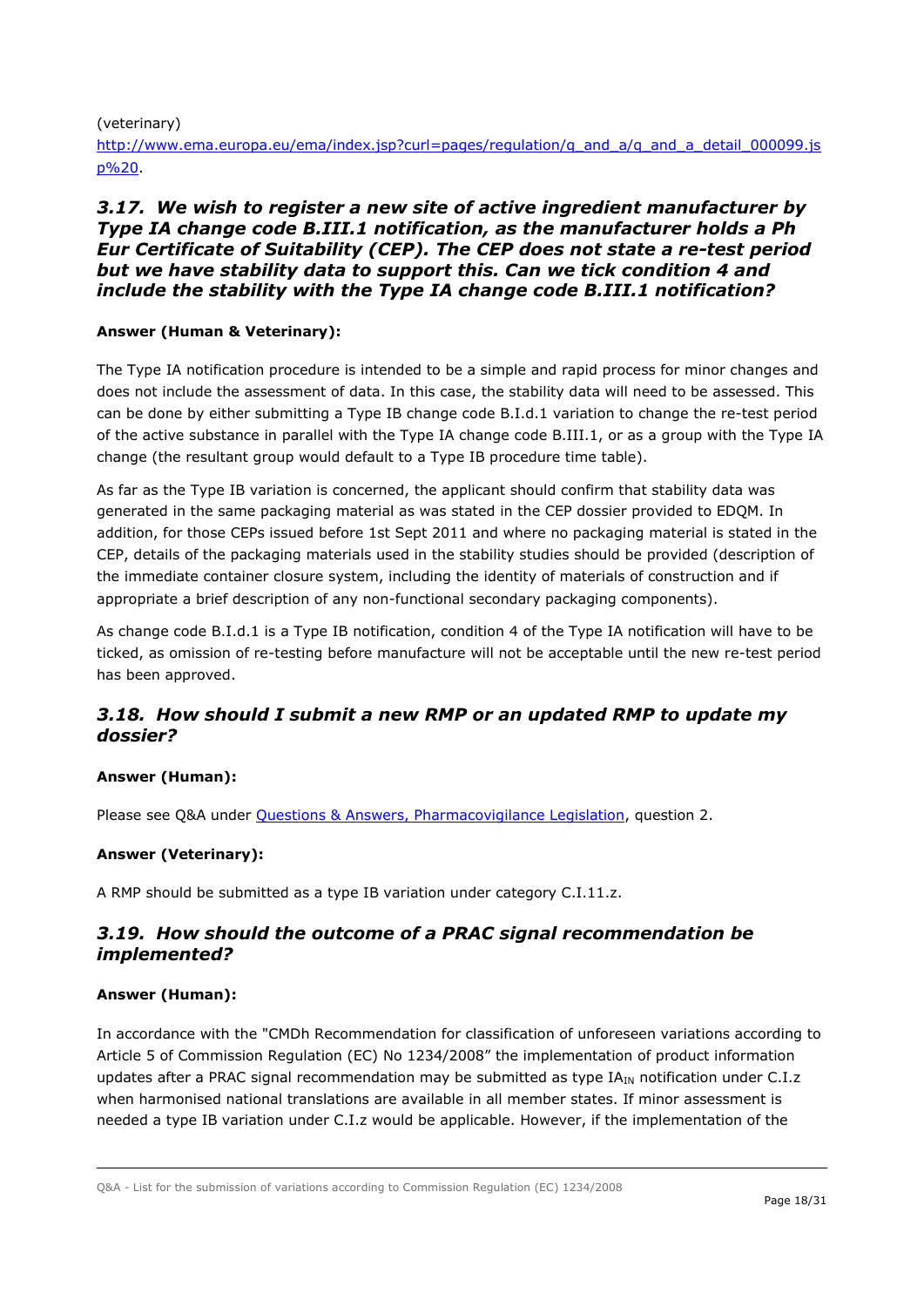product information update needs to be substantiated by new additional data submitted by the MAH then a type II variation under category C.I.z must be submitted.

## <span id="page-18-0"></span>*3.20. How should the outcome of a Union safety referral procedure be implemented?*

### **Answer (Human & Veterinary):**

Change(s) in the Summary of Product Characteristics, Labelling or Package Leaflet intended to implement the outcome of a Union safety referral procedure (submitted in accordance with art 31and art 107i of directive 2001/83/EU or art 35 of directive 2001/82/EC) should normally be submitted as a type  $IA_{IN}$  C.I.1.a variation. This is provided that the medicinal product is covered by the defined scope of the procedure (i.e. included in Annex I) and the following condition is fulfilled in accordance with the classification guideline:

"The variation implements the wording requested by the authority and it does not require the submission of additional information and/or further assessment."

Often further assessment is needed. For example, proposed new text can not be implemented without adapting or deleting previously approved text. In some referral outcomes there are optional texts to be implemented depending on the pharmaceutical form.

Therefore, applicants are always encouraged to consider if further assessment would be needed by the authorities when implementing the outcome of a Union referral procedure and in this case submit the application as a type IB C.I.1.a instead.

## <span id="page-18-1"></span>*3.21. Which type of variation should be used for the submission of interim reports of post approval studies?*

#### **Answer (Human):**

Generally, interim reports do not have to be submitted unless requested specifically by authorities, e.g. as a condition to the MA etc. In case of the submission of interim reports for post approval studies (which are not a condition to a MA) these should be submitted as a type II variation application with category C.1.13, provided that no changes to the SmPC are being proposed based on these results. For the submission of interim reports for post approval studies which are a condition to the MA category C.I.11.b should be chosen. Protocols, interim and final reports on PASS or DUS should be submitted directly to the PRAC.

## <span id="page-18-2"></span>*3.22. Which type of variation should be used for the submission of draft study protocols or final reports for post approval studies?*

#### **Answer (Human & Veterinary):**

The submission of draft study protocols as well as the final reports for post approval studies should be submitted as a type II variation application with category:

 C.I.13, in case the study is not performed as a condition to the marketing authorisation falling under Article 21a, 22a or 22 of Directive 2001/83/EC or Article 26 of Directive 2001/82/EC (in case changes in the SmPC are foreseen under C.I.4) or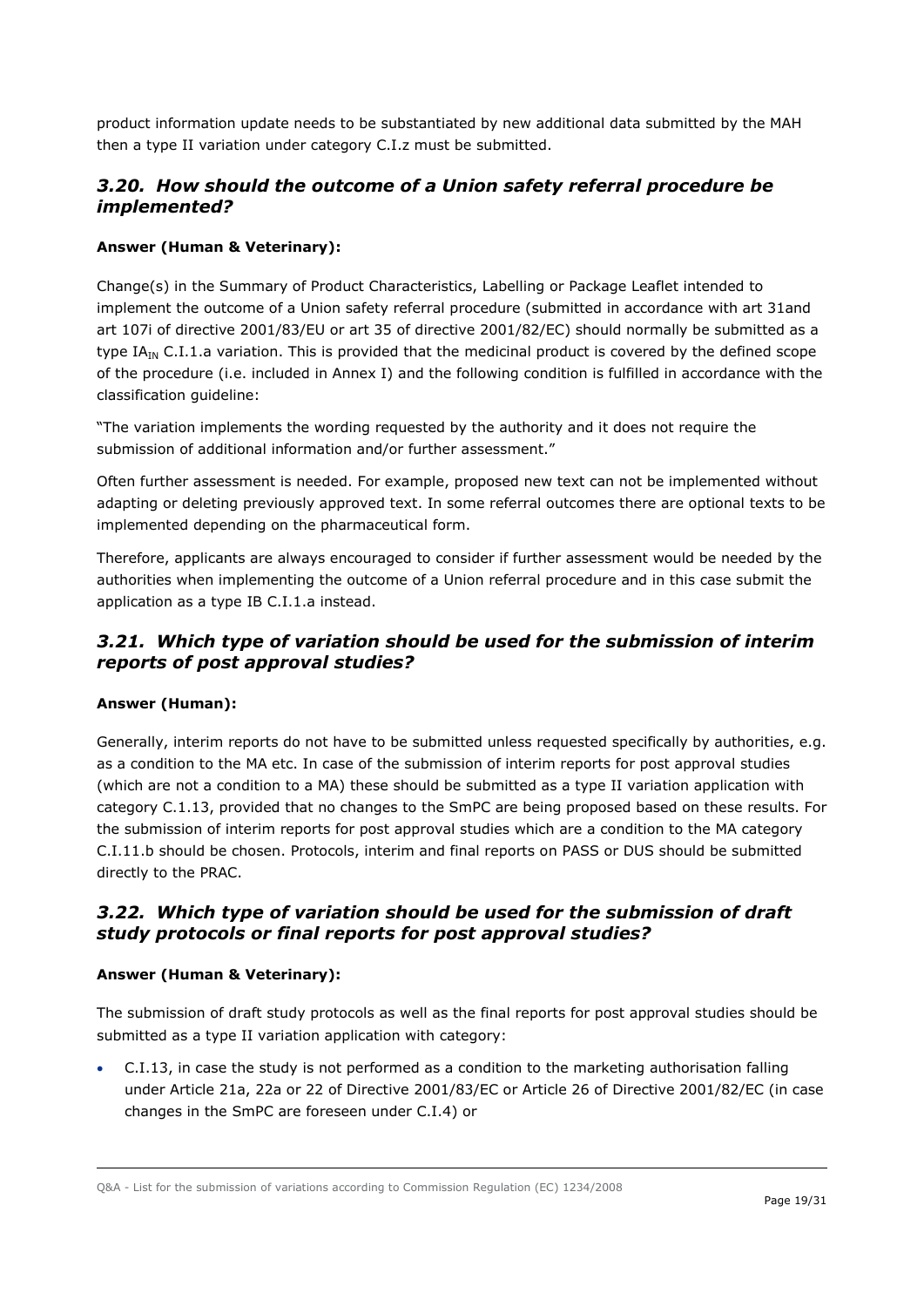C.I.11.b, in case it concerns a study performed as a condition to the marketing authorisation falling under Article 21a, 22a or 22 of Directive 2001/83/EC or Article 26 of Directive 2001/82/EC (in case changes in the SmPC are foreseen under C.I.4).

Human: Generally, the MAHs are highly recommended to build consortiums for the planning and processing of clinical studies. Study protocols and results should be submitted via a worksharing procedure so that a harmonised assessment can be the outcome. When submitting such worksharing application a cover letter should be added clearly mentioning all MAHs that are participating in the consortium. However, draft protocols of non-interventional PASS (including DUS) imposed by the PRAC/ RMS/MS (after July 2012) (to the exception of studies to be conducted only in the one Member State that requests the study) should be submitted to the PRAC via the appropriate procedure in accordance with Article 107(n-o) of Directive 2001/83/EC. Please refer to EMA website for further details regarding the submission and assessment of such protocol:

http://www.ema.europa.eu/ema/index.jsp?curl=pages/regulation/g\_and\_a/q\_and\_a\_detail\_000134.js [p&mid=WC0b01ac0580796d88](http://www.ema.europa.eu/ema/index.jsp?curl=pages/regulation/q_and_a/q_and_a_detail_000134.jsp&mid=WC0b01ac0580796d88)

Human and Veterinary: In case the studies are conducted in just one member state the protocols and results have to be submitted via national variation in that member state in case of purely national MAs and as EU variation in case of MRP or DCP MAs. In both cases protocols and results have to be submitted as type II variations under C.I.13 in case the study is not performed as a condition to the MA and as C.I.11.b in case it concers a study performed as a condition to the MA falling under Article 21a, 22a or 22 of Directive 2001/83/EC or Article 26 of Directive 2001/82/EC. In case the study results lead to changes in the SmPC a variation type II under C.I.4 is to be submitted.

### <span id="page-19-0"></span>*3.23. Can a MRP variation be submitted under C.I.2.a (Change in the product information following assessment of the same change for the reference product) as a type IB if the product information of the reference product is not harmonised in all member states concerned?*

#### **Answer (Human & Veterinary):**

The reference product that is adapted to has to be the reference product from the original application which has to be confirmed in the application form. It has to be identical for all products in the application and approved via MRP/DCP (including products harmonised via an article 30 referral/human or article 34 referral/veterinary) or via the Centralised procedure. The European procedure number of the reference product should also be stated in the application form. If the reference product is approved via the National procedure in several member states and the relevant sections of the product information have not been harmonised e.g. by a worksharing procedure, the variation should be submitted as a type II variation under C.I.2.b.

However, these type II variations would be accepted with a limited data package. An update of the overview and a sound justification for all proposed changes (e.g. explaining why a certain reference text has been selected for a specific change) would be regarded as sufficient documentation in these cases. As a general rule the highest level of safety information as included in the reference product's product information should be chosen.

## <span id="page-19-1"></span>*3.24. Which type of variation should be submitted for the change in the name and/or address of a manufacturer/importer of the finished product (including batch release or quality control testing sites), e.g. in case the*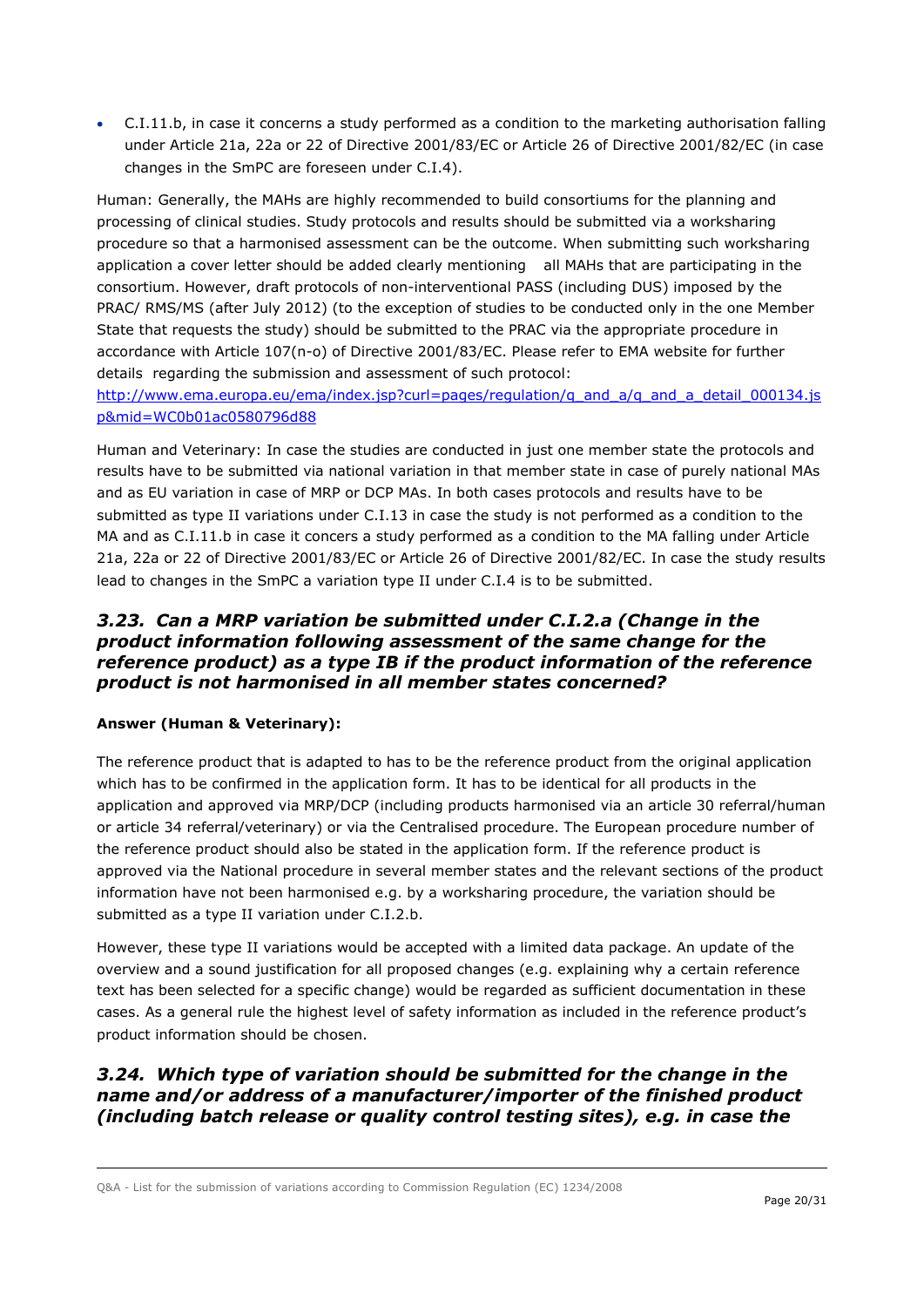## *change in name and/or address is due to change of the holder of the manufacturing authorization?*

### **Answer (Human & Veterinary):**

According to EU legislation, a Manufacturing Authorisation is only issued to cover manufacturing sites located in the EEA region. A change of holder concerns a change in the legal entity and requires the issue of a new Manufacturing Authorisation. In these situations, such a change can only be submitted under category A.5, provided the specified condition is fully met and a copy of a new Manufacturing Authorisation is presented. This means that there is no physical change to the actual manufacturing site and that additionally all manufacturing operations remain the same. Manufacturing operations cover the manufacturing activities for which the site is responsible, including if relevant manufacturing processes and controls, as well as the relevant GMP related responsibilities and relationships with other companies. Therefore, at the point of transfer of the Manufacturing Authorisation, to be acceptable under A.5 any changes should be purely administrative in nature.

In the event that the specified condition is not met, rather than automatically defaulting to a Type IB under category A.5, depending upon the nature of what is changing, exceptionally the change should be presented under the relevant B Category, normally B.II.b.1 or B.II.b.2 and be suitably supported.

### <span id="page-20-0"></span>*3.25. How should Marketing Authorisation holders handle changes to its dossiers, linked to Ph. Eur. monograph updates resulting from the implementation of the new policy concerning the expression of the degree of hydration?*

### **Answer (Human & Veterinary):**

Ph. Eur. monographs for both drug substances and excipients are being updated to reflect a change in policy in terms of the expression of the degree of hydration. These will start from January 2017, when reference to anhydrous will be removed from a number of monographs [\(https://www.edqm.eu/sites/default/files/pharmeuropa\\_changes\\_in\\_titles\\_for\\_the\\_9th\\_edition\\_2016.p](https://www.edqm.eu/sites/default/files/pharmeuropa_changes_in_titles_for_the_9th_edition_2016.pdf) [df\)](https://www.edqm.eu/sites/default/files/pharmeuropa_changes_in_titles_for_the_9th_edition_2016.pdf) and there will be future changes linked to the degree of hydration, which will only be implemented if there is another change required to the relevant monograph.

The change in name of an active substance or excipient impacts the product information (where relevant the SmPC, PL and label) and also Module 3/Part II information. Consequently, Marketing Authorisation variations will be required.

In order to reduce the regulatory burden, the changes may be included as part of another relevant regulatory procedure without any prior agreement e.g. variation impacting the SmPC and product information. For transparency, the changes should be clearly highlighted and the background to the changes explained in the submission.

However, in the event that there is no expected opportunity to include the changes as part of another suitable regulatory procedure, the change in name of the active substance or excipient should be submitted as a single Type IA IN under change code A3. Marketing Authorisation holders should note that any required changes should be implemented within 5 years of the relevant updated monograph coming into force.

# <span id="page-20-1"></span>*3.26. Which variation should be submitted for the change in supplier of sterilised primary container components, which are to be used in the*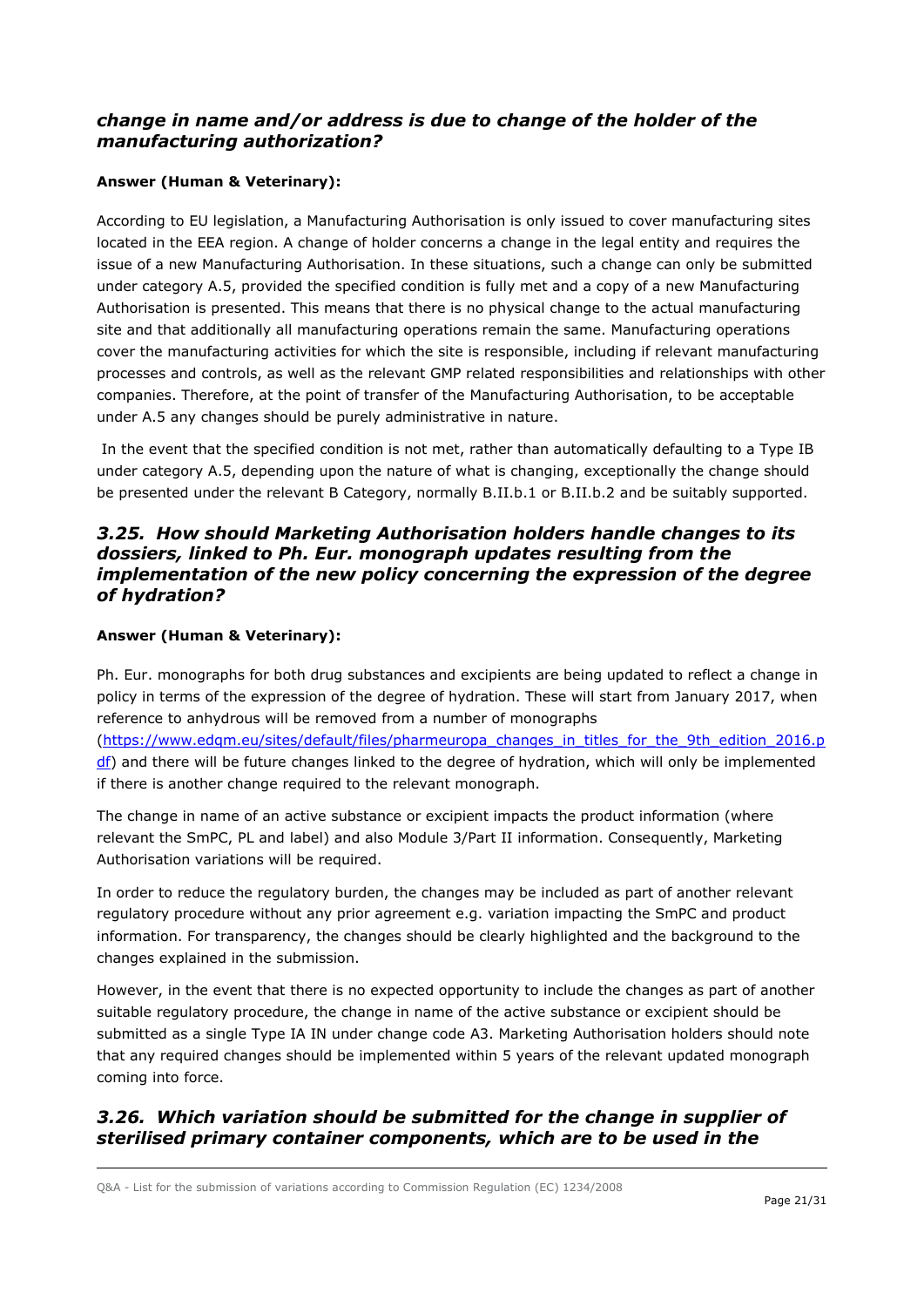## *aseptic manufacture of medicinal products and what supporting information should be provided?*

### **Answer (Human & Veterinary):**

The terminal sterilisation of primary packaging components, which are subsequently used during aseptic processing of medicinal products, is a critical process and the sterility of the primary container is a critical quality attribute to ensure the sterility of the medicinal product. Therefore, in cases of prefilled syringes and other types of sterilised containers which are filled under an aseptic process (e.g. ophthalmic preparations) and where no other sterilisation process is performed after filling and sealing of the primary packaging, the variation should be submitted as Type IB variation, under category B.II.b.1.z.

The variation submission should include assurance on GMP or ISO compliance of the site where the sterilisation of the containers is performed. In addition, details of the sterilisation method should be provided and in the event that the method does not use the reference conditions stated in the Ph. Eur., validation data should be provided, as outlined in the Q&A published on EMA website under packaging, "What data is required for sterilisation processes of primary packaging materials subsequently used in an aseptic manufacturing process?"

[\(http://www.ema.europa.eu/ema/index.jsp?curl=pages/regulation/q\\_and\\_a/q\\_and\\_a\\_detail\\_000072.j](http://www.ema.europa.eu/ema/index.jsp?curl=pages/regulation/q_and_a/q_and_a_detail_000072.jsp) [sp\)](http://www.ema.europa.eu/ema/index.jsp?curl=pages/regulation/q_and_a/q_and_a_detail_000072.jsp).

It should be noted that anyway the sites responsible for the sterilisation of the containers and/or their components are expected to be included in section 3.2.P.7 of the dossier.

### <span id="page-21-0"></span>*3.27. Which type of variation should be submitted for the change in the name and/or address of: a manufacturer (including where relevant quality control testing sites), or an ASMF holder, or a supplier of the active substance, starting material, reagent or intermediate used in the manufacture of the active substance (where specified in the technical dossier) where no Ph. Eur. Certificate of Suitability is part of the approved dossier, or a manufacturer of a novel excipient (where specified in the technical dossier) when the condition mentioned in the guideline that the manufacturing site and all manufacturing operations remain the same is not met?*

#### **Answer (Human & Veterinary):**

Normally, when conditions for IA or  $IA_{IN}$  variations are not met, the same change code applies as type IB when the specific change is not listed as type II variation. In the specific event that the specified condition of change code A.4 is not met, i.e. with the change in the name and/or address of the manufacturer the manufacturing site or operations do not remain the same, rather than automatically defaulting to a Type IB under category A.4, depending upon the nature of what is changing, exceptionally the change should be presented under the relevant B Category, normally B.I.a.1, and be suitably supported.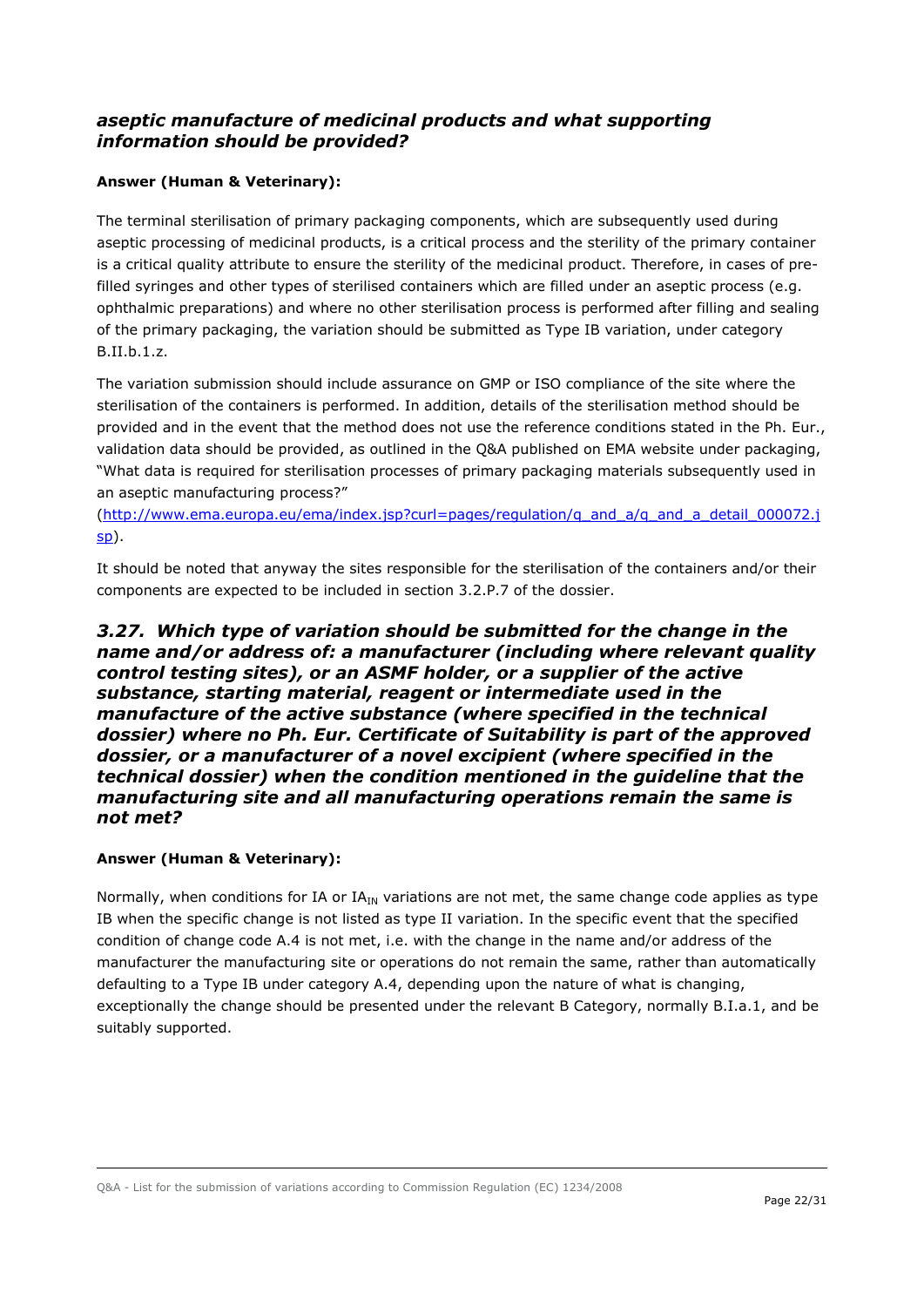### <span id="page-22-0"></span>*3.28. Which type of variation (Type IA N°A.7 or type IA B.III.1.a.4) should be submitted to delete one approved manufacturer of the active substance where Ph.Eur. Certificate of suitability is part of the approved dossier?*

### **Answer (Human & Veterinary):**

The A.7 type IA variation clearly indicates that the manufacturing site of an active substance is being deleted, whereas by using B.III.1.4 type IA variation the applicant can delete the Ph. Eur. certificate of suitability without deleting the API manufacturer – It is possible if more than one certificate exists per material.

# <span id="page-22-1"></span>**4. Questions relating to grouping and worksharing**

## <span id="page-22-2"></span>*4.1. Can the same variation for more than one marketing authorisation be submitted on one application form?*

#### **Answer (Human & Veterinary):**

Yes, in case of worksharing applications and type IA notifications for several MRP/DCP marketing authorisations one single application form is to be submitted for all marketing authorisations of the same holder concerned. In addition this is also acceptable for grouped Type IB and II variations only involving purely national marketing authorisations within only one member state.

### <span id="page-22-3"></span>*4.2. If there are different Marketing Authorisations holders for the same MRP product in the CMS, may these products participate in grouping and worksharing?*

#### **Answer (Human & Veterinary):**

Generally, all MAHs belonging to the same MRP or DCP are regarded as the same MAH and the procedure may participate in grouping and worksharing.

## <span id="page-22-4"></span>*4.3. Is it possible to submit one grouped application for different marketing authorisations?*

#### **Answer (Human & Veterinary):**

A marketing authorisation in the sense of variations is defined as one MRP or DCP product including all strengths and forms. Several marketing authorisations of the same MAH can be grouped together in the case of Type IA notifications (also applicable as "annual report") if the changes applied for are identical. A grouping of more MAs is not possible for Type IB and Type II variations (except for purely national marketing authorisations within only one member state). The CMS in all the concerned marketing authorisations may differ. Please see also detailed information in chapter 6 of the Best Practice Guide or CMDv/BPG/016 for Grouping of Variations.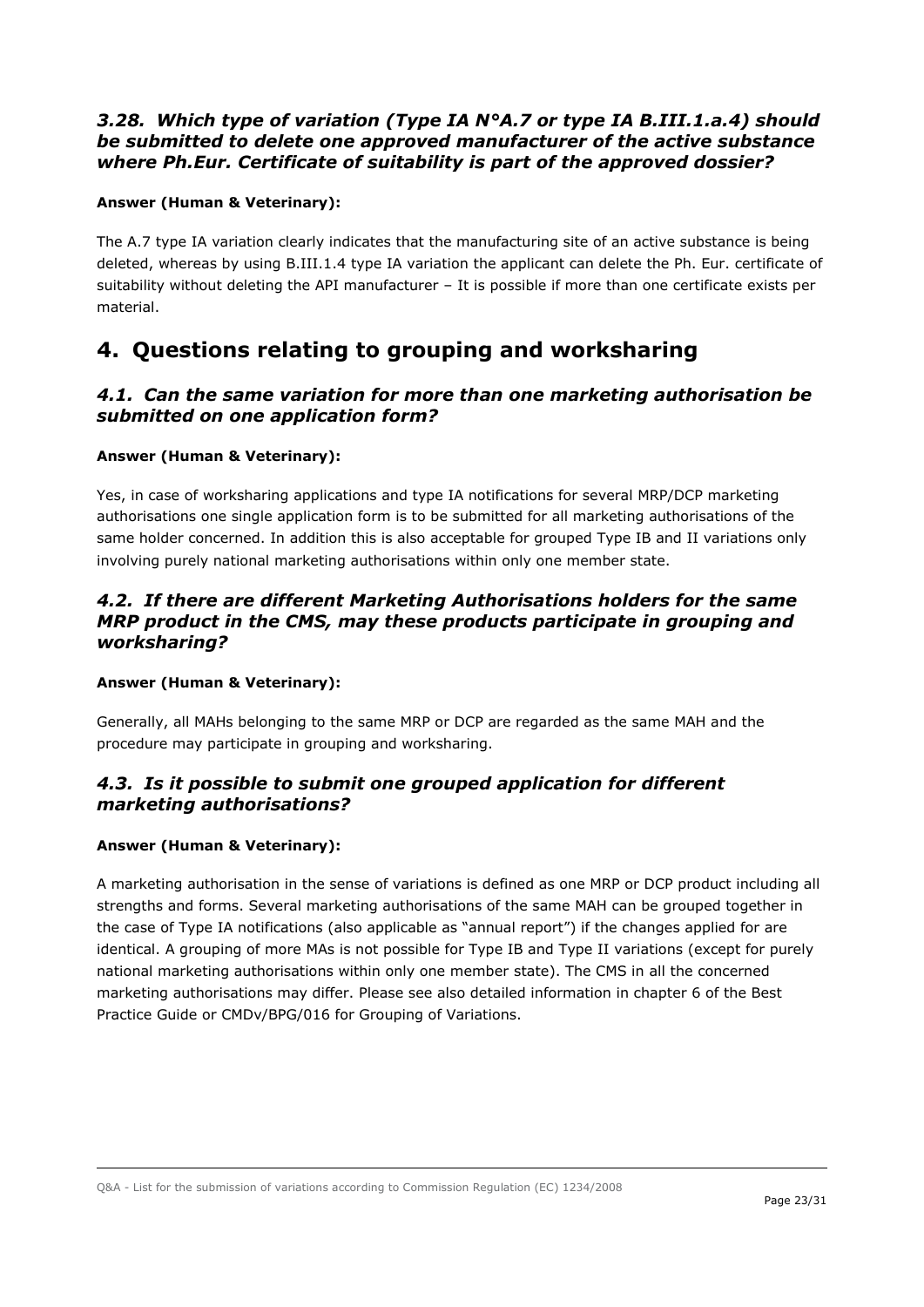# <span id="page-23-0"></span>*4.4. When has an 'annual report' to be submitted?*

#### **Answer (Human & Veterinary):**

The so-called "annual report" is no specific procedure but a submission of single or grouped Type IA variations within a maximum of 12 months after the implementation of the first Type IA change which is part of this submission. It is up to the applicant if and when to submit an annual report. The submission of Type IA notifications in the form of an annual report is not mandatory. The annual report for Type IA notifications not requiring an immediate notification has to be submitted at the latest 12 months after implementation of the first Type IA variation.

### <span id="page-23-1"></span>*4.5. Can harmonisation of Module 3/Part II be done by worksharing?*

#### **Answer (Human & Veterinary):**

Module 3/Part II harmonisation is surely an option for worksharing as worksharing does not require product harmonisation in advance. The aim is to have a harmonised result. See also Q/A 4.16.

## <span id="page-23-2"></span>*4.6. Is it possible to group Type IA variations for a CP and a DCP or a purely national product if the Rapporteur and RMS are from the same Competent Authority?*

#### **Answer (Human):**

No, CP and MRP/DCP and purely national products may only be combined in a worksharing procedure, not in any other type of procedure. As a worksharing procedure is not applicable for type IA notifications there is no possibility to submit a combined application for type IA changes for purely national, MRP/DCP and CP products.

#### **Answer (Veterinary):**

Within the framework of supergrouping of type IA variations, MRP/DCP and purely national products may be combined, please refer to "Reduction in Administrative Burdens Relating to Variations", http://www.hma.eu/588.html.

## <span id="page-23-3"></span>*4.7. Is the reference authority for a worksharing procedure automatically the RMS of one the products concerned?*

#### **Answer (Human & Veterinary):**

The reference authority for a worksharing application is chosen by the CMDh or CMDv, based on a proposal by the applicant. However, the reference authority has to be a MS concerned in at least one of the procedures. In case all procedures are in MRP/DCP and have the same RMS, this is automatically also the reference authority, see also Chapter 6 of the BPG [\(http://www.hma.eu/96.html\)](http://www.hma.eu/96.html) or the CMDv/BPG/018 for Worksharing [http://www.hma.eu/578.html.](http://www.hma.eu/578.html)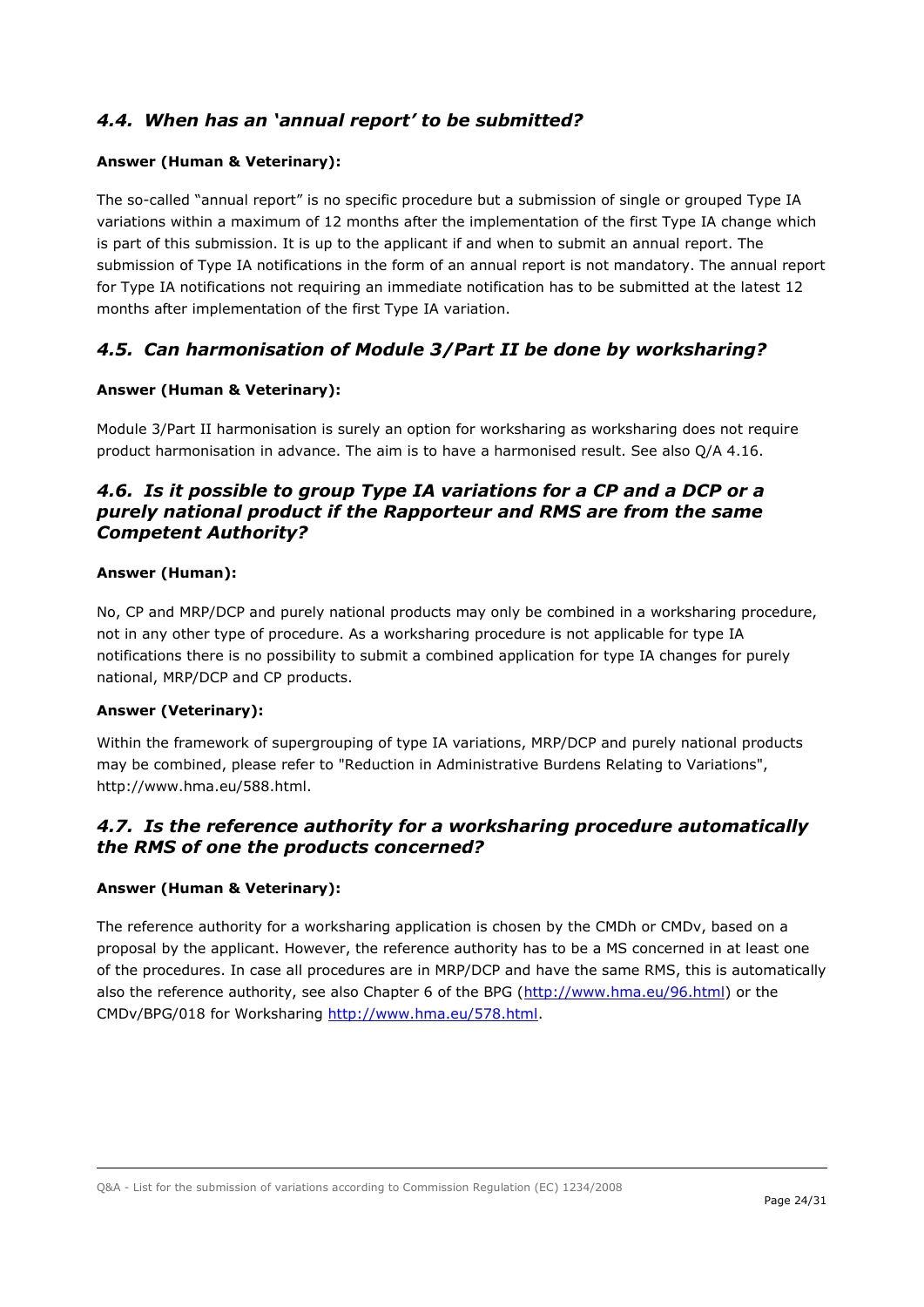### <span id="page-24-0"></span>*4.8. A product is registered through MRP/DCP and a different product name is proposed in several MSs. Is it possible to submit a change in the product name (variation A.2.b, type IB) in more than one MS as a grouped application concerning one marketing authorisation?*

### **Answer (Human):**

A change in the product name in more than one MS of a MRP/DCP marketing authorisation can be submitted as a grouped application consisting of several type IB variations in case a different product name in each MS is proposed, since it falls under situation 4 listed in Annex III of the Variation Regulation (all variations in the group relate solely to changes of administrative nature to the SmPC, labelling and package leaflet).

If the product name in each MS is identical and the same change is applied for in all MS, then the change in product name can be submitted as a single variation.

(Please also consider Q/A on naming of generics [http://www.hma.eu/20.html\)](http://www.hma.eu/20.html).

### **Answer (Veterinary):**

See CMDv RfR 3-4/2016 [http://www.hma.eu/557.html.](http://www.hma.eu/557.html)

The name of a generic product authorised through MRP/DCP should be the same in all MSs if the reference product has been authorised through a centralized procedure (Regulation 726/2004). Therefore a variation to change the name in some MSs is not possible for that product.

### <span id="page-24-1"></span>*4.9. A product is registered through MRP/DCP. Is it possible to submit a change in the name and/or address of the marketing authorisation holder (variation A.1, type IA<sub>IN</sub>) in more than one MS as a grouped application concerning one marketing authorisation, even if the name and/or address is different in each MS?*

#### **Answer (Human & Veterinary):**

A change in the name and/or address of the marketing authorisation holder in more than one MS of a MRP/DCP marketing authorisation can be submitted as a grouped application consisting of several type IA variations.

### <span id="page-24-2"></span>*4.10. If the addition of a new manufacturing site requires substantial changes in the manufacturing process, how should these changes be submitted?*

#### **Answer (Human & Veterinary):**

As all the changes in the manufacturing process are related to the new manufacturing site, all these changes may be submitted in one grouped application according to the highest type of the single changes applied for.

(Please also consider the examples for acceptable and not acceptable groupings, [http://www.hma.eu/96.html\)](http://www.hma.eu/96.html).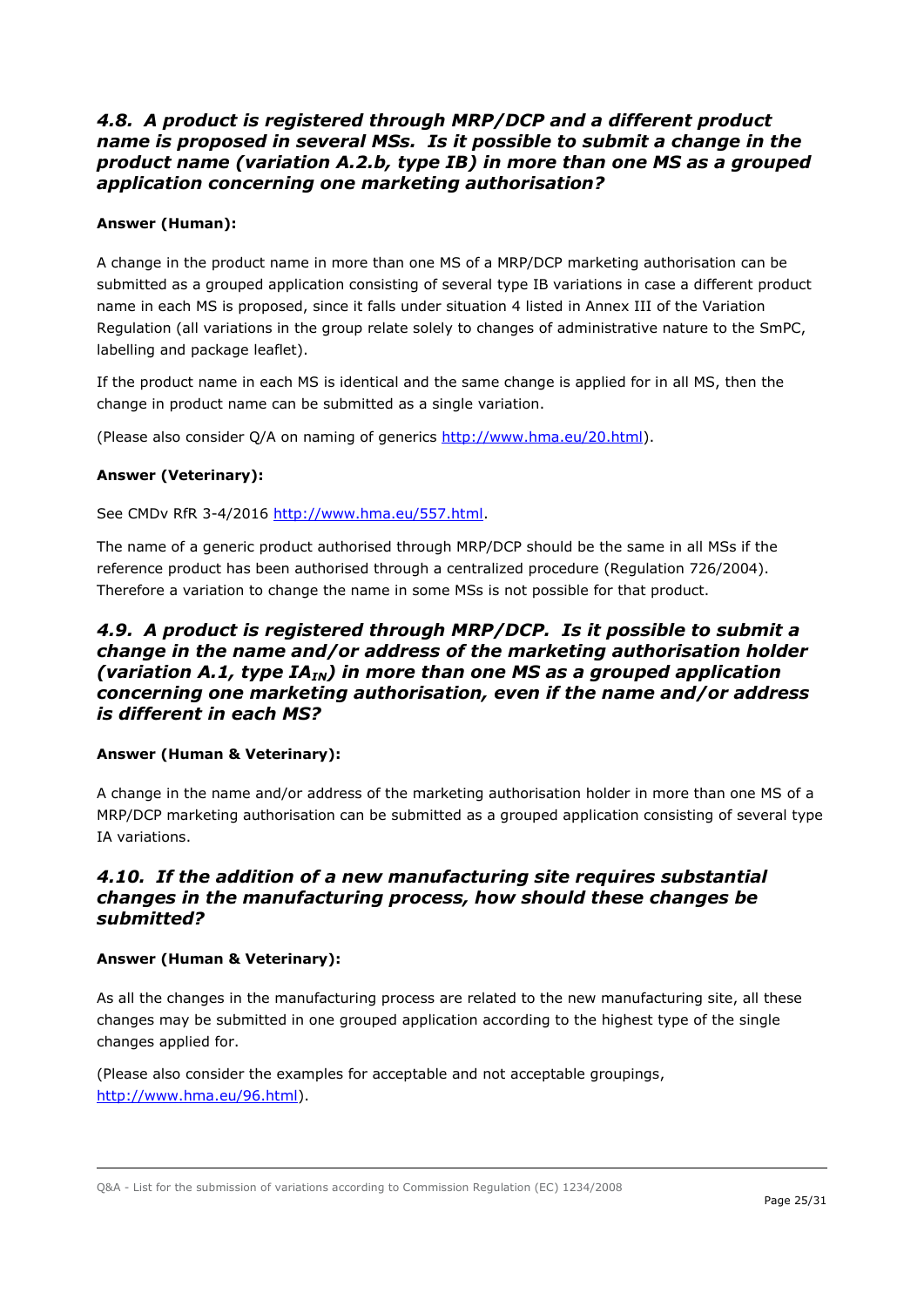## <span id="page-25-0"></span>*4.11. Must all changes in a grouped application according to article 7 of the Regulation (EC) 1234/2008 apply to all strengths and pharmaceutical forms that have been included in this group?*

### **Answer (Human & Veterinary):**

Yes, all the changes in one variation application must apply to all the products that are listed in the application form. It is not allowed that single changes of this grouped application do only concern parts of the list of products.

### <span id="page-25-1"></span>*4.12. If it is intended to update a dossier in preparation of a RUP/MRP/duplicate application in order to conform to the current legislation, how can this update of the dossier be submitted?*

### **Answer (Human & Veterinary):**

When updating a dossier for a RUP/MRP/duplicate application in order to conform to the current legislation all changes for the update of the dossier, including changes or addition of Braille, User Test, Environmental Risk Assessment, summary of pharmacovigilance system, RMP, QPs declaration, updated confirmatory stability data, updated Clinical and Non-clinical overviews and summaries or Expert reports based on already submitted and approved clinical and preclinical data, may be submitted as one single variation of type II under category C.I.z, rather than a grouped application.

In case new data are submitted, for example the addition of literature references, separate variations for Modules 4 and 5/Part III and IV should be submitted. A grouped variation might be feasible if justifiable and agreed by the competent authority.

# <span id="page-25-2"></span>*4.13. Is it allowed to submit different class labellings agreed by PhVWP/CMDh as a grouped application?*

#### **Answer (Human):**

Please see the document 'Examples for acceptable and not acceptable groupings for MRP/DCP products'.

### <span id="page-25-3"></span>*4.14. How can MAs be adapted to the most current version of the SmPC, if the results of several procedures, e.g. PRAC recommendations and PSUR worksharing or single PSUR assessment (PSUSA), have to be considered?*

#### **Answer (Human & Veterinary):**

The applicant has to submit one variation application according to the correct category of the classification guideline for each single change applied for. The single change is defined by one data package triggering the variation. All these single changes may be combined in one grouped application, see also examples for acceptable and not acceptable groupings for MRP/DCP products, [http://www.hma.eu/96.html.](http://www.hma.eu/96.html)

It is not acceptable for generics to wait for the originator to have implemented all these changes and subsequently submit a single variation C.I.2.a in order to adapt to the originator. Nor is it possible for any MA to include all the changes in a Company Core Data Sheet (CCDS) and to submit a single variation of type II under category C.I.4.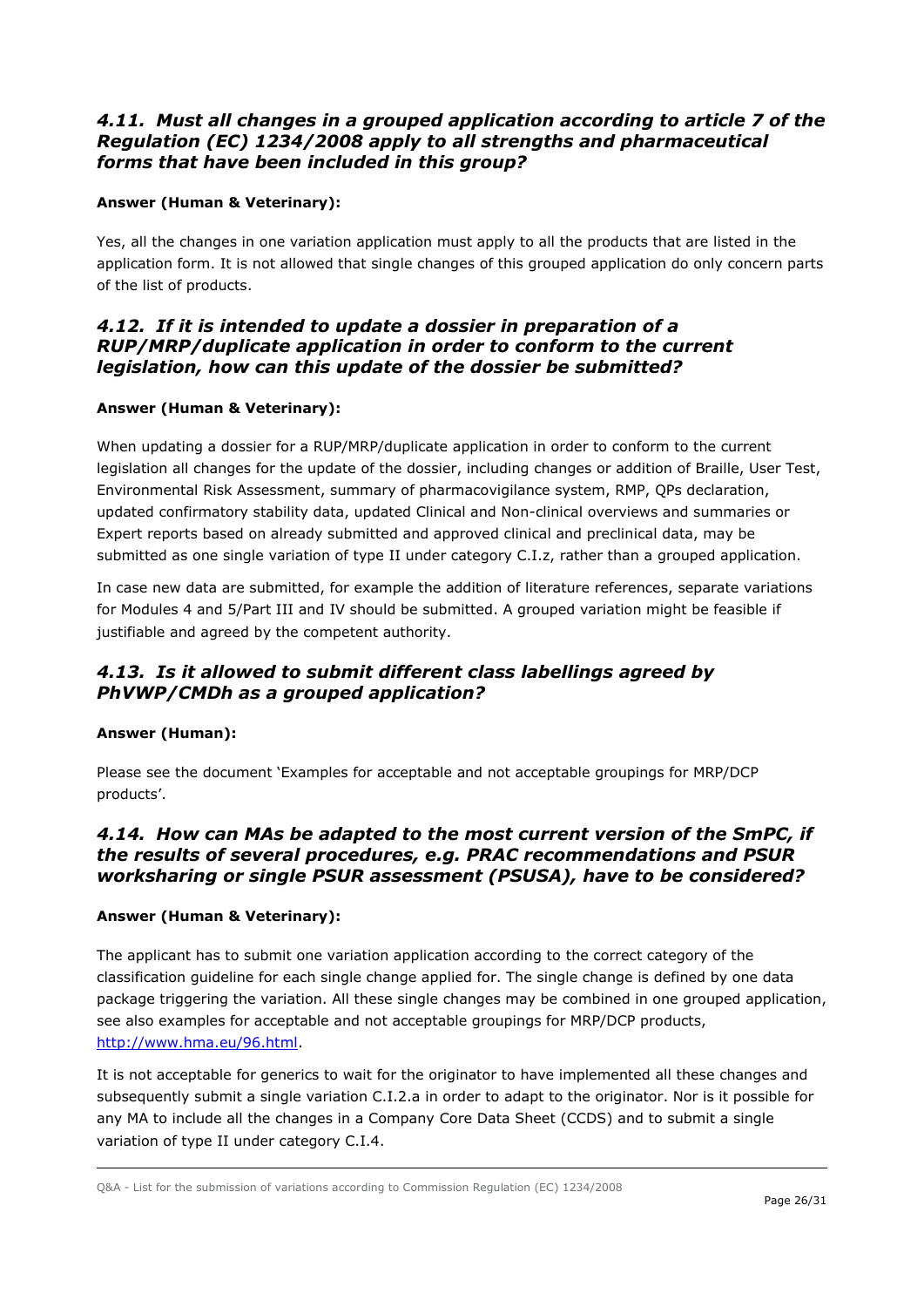# <span id="page-26-0"></span>*4.15. Question deleted in December 2013*

### <span id="page-26-1"></span>*4.16. Under which category can I submit a variation or worksharing application for a harmonisation of the quality dossier when the products concerned were not part of an Article 30 (human) or Article 34 (veterinary) referral?*

#### **Answer (Human & Veterinary):**

Applications for the harmonisation of the quality dossier for the same purely national products in different member states owned by the same MAH not participating in a former Article 30 procedure may also be submitted as type II variations under category B.V.b.I.z in a worksharing procedure.

Other adaptions of Module 3/Part II to different marketing authorisations are not applicable to this procedure and should instead be submitted as grouped applications indicating every single change in the dossier as single variation according to the classification guideline.

### <span id="page-26-2"></span>*4.17. How can I submit variations when several changes are falling under the same category in the classification guideline?*

#### **Answer (Human & Veterinary):**

Generally, each trigger in a variation application results in a single variation which may be submitted in a grouped application. In case of several variations under the same classification the type of change, number and title of each of these variations should be mentioned. E.g. a grouped type II variation application of 3 type II variations C.I.4, this category should be repeated 3 times and the changes of each type II variation should be explained under the precise scope and background for change.

### <span id="page-26-3"></span>*4.18. How should proposed safety variations, such as the addition of a contraindication or a restriction in an indication or in the posology of a product, be submitted to the authorities when the same MAH has several purely national marketing authorisations in the EU?*

#### **Answer (Human & Veterinary):**

The protection of public health is one of the major roles of the Competent Authorities of the European Union. Therefore in relation to safety information it is highly recommended that MAHs in their responsibility for the safe use of medicinal products make use of the variation work-sharing procedure to ensure that safety related information is introduced simultaneously to the product information of MAs within the European Union. Where such variations are not submitted by way of the work-sharing procedure and rather by way of single purely national variations within single member states, the applicant is requested to submit a table with the status of the MAs in all member states of the European Union. This table is essential for a short and effective discussion of the case at CMDh/CMDv level. Based on the differences seen in the table the CMDh/CMDv will determine whether any further regulatory action is required by the MAH, the MS, the Agency or the European Commission.

To avoid this unnecessary complication the MAH is strongly recommended to use the variation worksharing procedure for the introduction of safety related changes to the product information.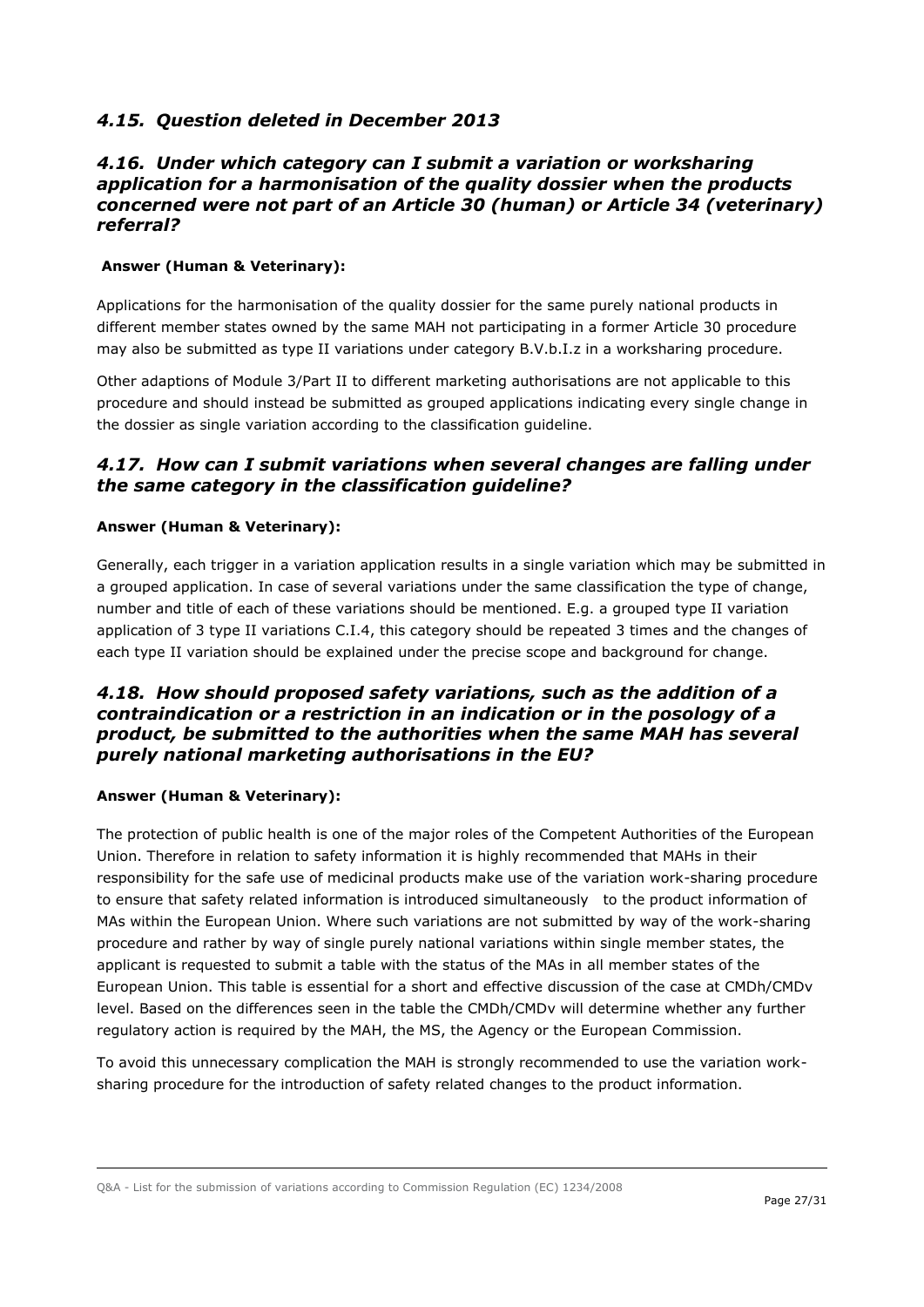### <span id="page-27-0"></span>*4.19. How can generic MAs be adapted to the most current version of the SmPC of the reference medicinal product, if the results of several procedures, e.g. type II variations have to be considered?*

### **Answer (Human & Veterinary):**

The applicant has to submit one variation application according to C.I.2 a, b or z for each single change applied for. The single change is defined by one data package triggering the variation. All these single changes may be combined in one grouped application, see also examples for acceptable and not acceptable groupings for MRP/DCP products, [http://www.hma.eu/96.html.](http://www.hma.eu/96.html)

(Human: For implementing PRAC recommendation or PSUR worksharing see Question 4.14, which is applicable for all MAs).

It is not acceptable for generics to wait for the originator to have implemented all these changes and subsequently submit a single variation C.I.2.a in order to adapt to the originator. Nor is it possible for any MA to include all the changes in a Company Core Data Sheet (CCDS) and to submit a single variation of type II under category C.I.4.

### <span id="page-27-1"></span>*4.20. When a new or updated CEP is submitted under B.III.1.a and condition No. 2 (additional impurity) is not fulfilled a type IB variation is to be submitted. Is it possible to include this additional impurity within the same variation or is a separate variation necessary?*

#### **Answer (Human & Veterinary):**

As the impurity is the reason for the upgrade of this variation to a type IB variation it will be assessed within the same variation and no separate variation is necessary.

## <span id="page-27-2"></span>*4.21. Is it possible to use the worksharing procedure to harmonise different nationally approved stand-alone ("originators") product informations and if so how should they be submitted?*

#### **Answer (Human):**

The CMDh has introduced the promotion of the worksharing procedure for the harmonisation of medicinal products in its workplan 2020. It is therefore encouraging applicants to make use of the worksharing procedure in these cases.

The member states (MS) have already agreed to accept worksharing in the situation where the intention is to harmonise different nationally approved, stand alone, SmPCs of the same MAH. The main prerequisite for these procedures is a harmonised product information as the outcome of the worksharing procedures.

Changes that are so far not approved in any of the member states are not accepted in these worksharing procedures for harmonization of the product information. They should be submitted as separate variations or worksharing applications including the respective documentation to support these changes and regular handling as possible grouped variation would be applicable (see Q&A 4.14 and 4.17).

To be able to handle these types of worksharing applications the CMDh has agreed the following set of conditions to be fulfilled: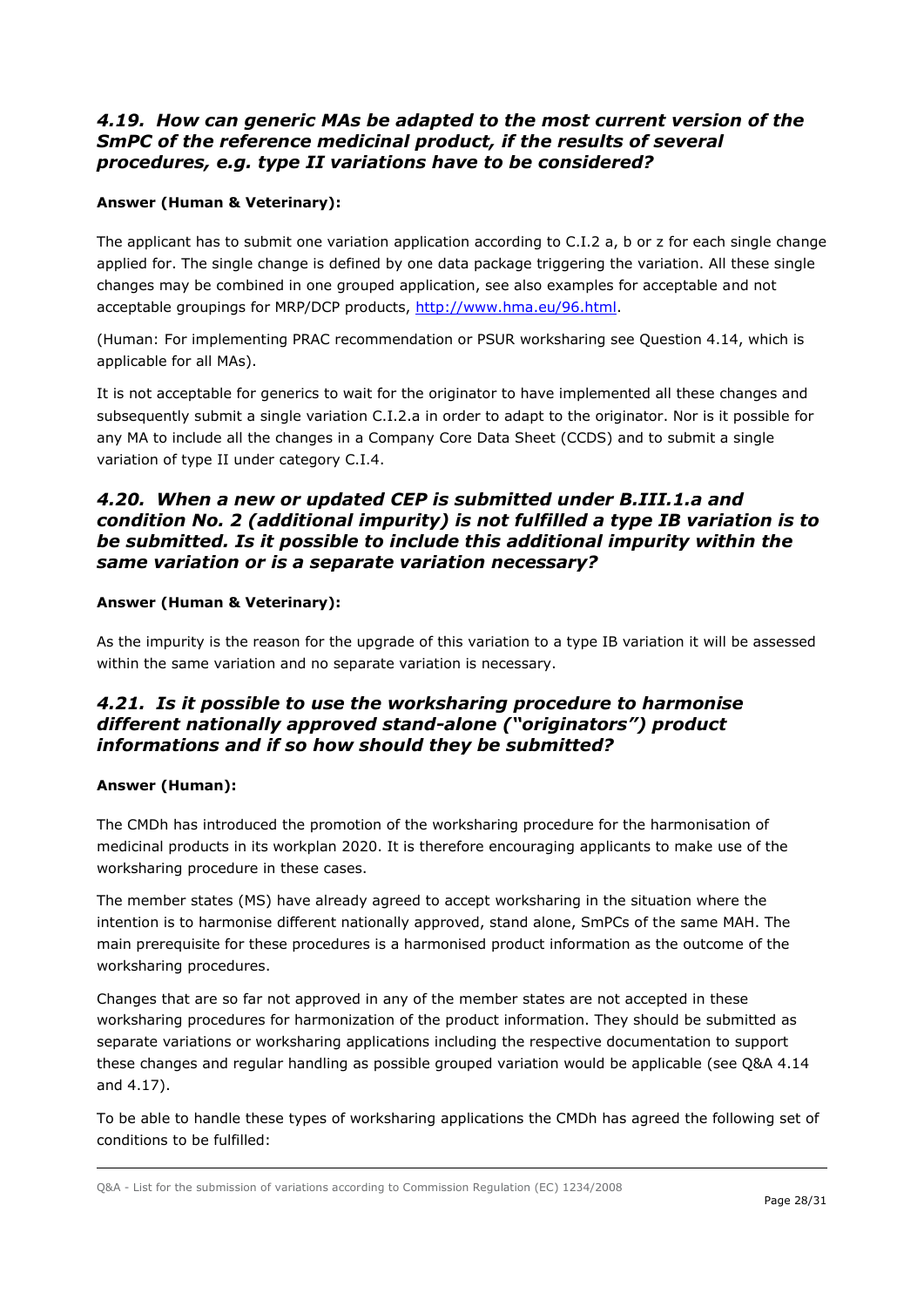#### **To the Applicant:**

- Choice of the Reference Authority: If the worksharing is based partly on MRP/DCP procedure and partly on nationally approved products, it is highly recommended that the RMS in the MRP/DCP is chosen as the Reference Authority for the worksharing. If only nationally approved products are involved the applicant may choose a preferred Reference Authority in the letter of intent. The CMDh will discuss these cases and select a Reference Authority for this procedure.
- Referring to eAF: "TYPE(S) of CHANGE(S)": The worksharing applications should be submitted as a single type II variation under the scope C.I.4.
- In the eAF: "PRECISE SCOPE AND BACKGROUND FOR CHANGE ": This section should include a clear statement that the variation applied for is a worksharing application for harmonisation of national product information and include an explanation and justification for this procedure.
- In the eAF "Present" and "proposed":
	- Present: The approved product information in the Reference Authority is sufficient (See also next bullet point on "(non)clinical overview";
	- Proposed: This would equal the proposed final, harmonised product information.
- Product Information: All changes compared to the approved product information in the Reference Authority are highlighted as tracked changes.
- (Non)Clinical overview: The (non)clinical overview should explain all changes to the content of the approved Product Information in the different member states (both additions and deletions) with regard to different information in SmPC sections 4.1, 4.2, 4.3, 4.4, 4.6, 4.8 and 5.1.
- The major changes also applicable only for single MS applied must be accompanied by the relevant documentation package, or justification.
- An inclusion of information in the SmPC of one MS, even if it is already approved in another MS, is still considered a variation and must be justified/ documented.

#### **To the Reference Authority:**

- The Reference Authority should evaluate and address all the proposed changes mentioned in the overview.
- These variation applications will follow the extended 120-day timetable.

#### **Maintenance after the worksharing:**

We also remind the MAHs of the Article 20 of Commission Regulation (EC) No 1234/2008 p 10:

*"Where harmonisation of a section of the summary of product characteristics of a purely national marketing authorisation has been achieved through a worksharing procedure, any subsequent variation submission affecting the harmonised section shall be transmitted simultaneously to all Member States concerned."*

### <span id="page-28-0"></span>*4.22. How should I submit several changes to the pack size?*

Answer (human and veterinary):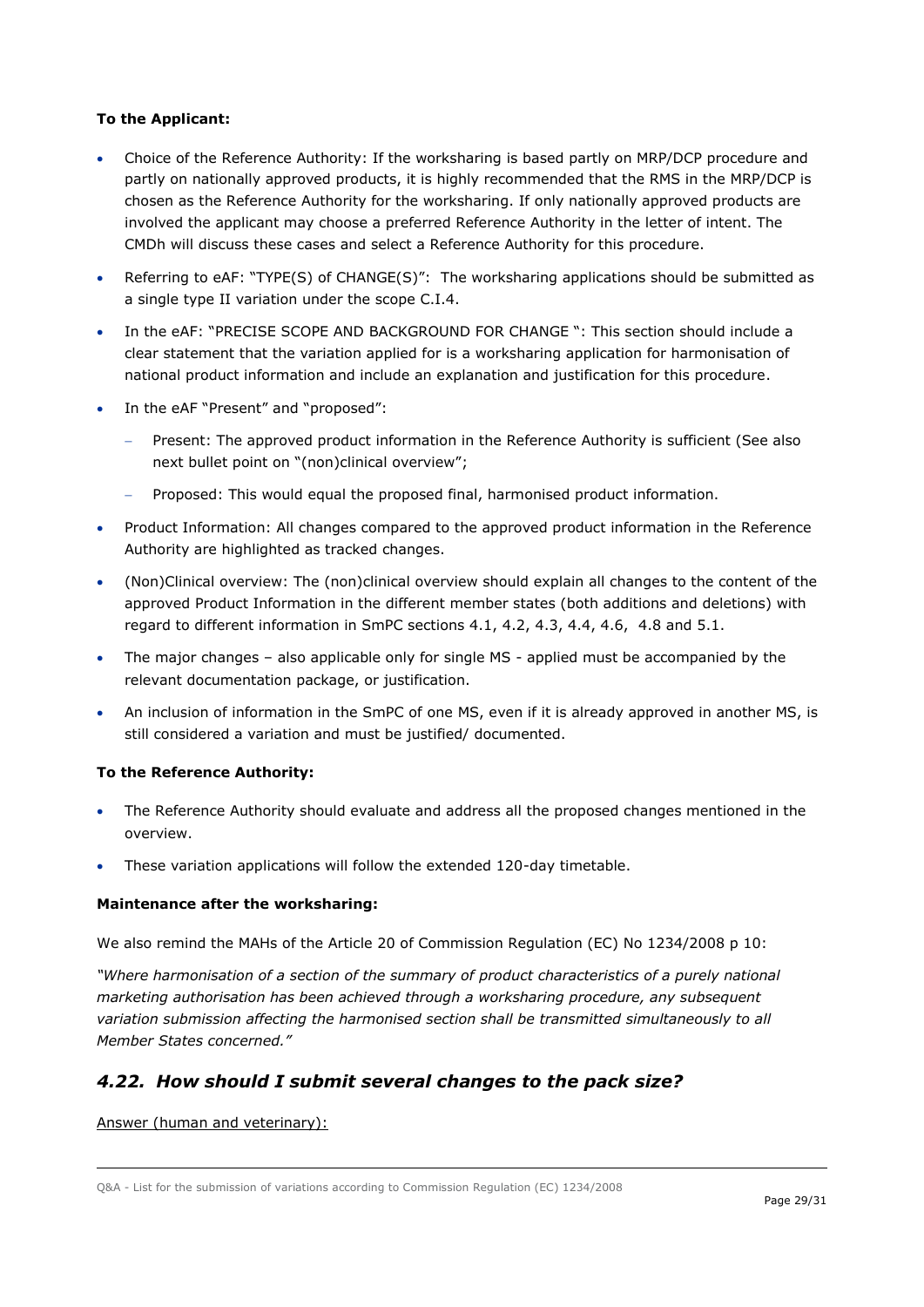The introduction of a new pack size (i.e. additional to currently approved pack sizes) should be submitted as a variation under subindent B.II.e.5.a) according to the variations classification [guidelines.](http://ec.europa.eu/health/sites/health/files/files/betterreg/pharmacos/classification_guideline_adopted.pdf)

**Range** is defined from the smallest to the biggest approved pack size (not from '0') for the same pharmaceutical form and strength. The pack size equals to the number of units of the pharmaceutical form (e.g. tablets, sachets, ampoules, etc) contained per outer packaging. Pack sizes not included within this range are considered to be outside of the range.

For the addition of a new pack size where the number of units of the pack is **within the range** of the currently approved pack sizes for the strength and pharmaceutical form, applicants should submit a variation B.II.e.5.a).1 (IAIN).

For the addition of a new pack size where the number of units of the pack is **outside the range** of the currently approved pack sizes for the strength and pharmaceutical form, applicants should submit a variation B.II.e.5.a).2 (IB).

Several changes to the pack sizes always have to be submitted as grouped applications with a single change for each pack size classified according to the relevant sections of the classification guideline (see above).

# <span id="page-29-0"></span>**5. Questions regarding the approval and implementation of variations**

### <span id="page-29-1"></span>*5.1. Is there a possibility for an appeal by the MAH in case of rejection of type IB or type II variations?*

#### **Answer (Human & Veterinary):**

According to the Regulation (EC) 1234/2008 a referral to the CMD is only possible in case of potential serious risk to public health seen by a CMS. Therefore, there is no possibility for the applicant in case of an MRP or DCP procedure for any type of variation to refer the matter to the CMD or the CHMP/CVMP.

# <span id="page-29-2"></span>*5.2. What is meant by "implementation" for Type IA variations?*

#### **Answer (Human & Veterinary):**

For quality changes, implementation is when the Company makes the change in its own Quality System.

This interpretation allows companies to manufacture conformance batches and generate any needed stability studies to support a Type IA<sub>IN</sub> variation before making an immediate notification<sup>1</sup> because the change will not be made in their own Quality System until these data are available.

For changes to the pharmacovigilance system, 'implementation' is when the Company makes the change in its pharmacovigilance system (i.e. when it internally approves the DDPS (veterinary) or summary of pharmacovigilance system incorporating the changes).

ł  $1$  For example the type IA<sub>IN</sub> for addition, deletion or replacement of components in the flavouring or colouring system requires stability data on at least two pilot scale or industrial scale batches.

Q&A - List for the submission of variations according to Commission Regulation (EC) 1234/2008